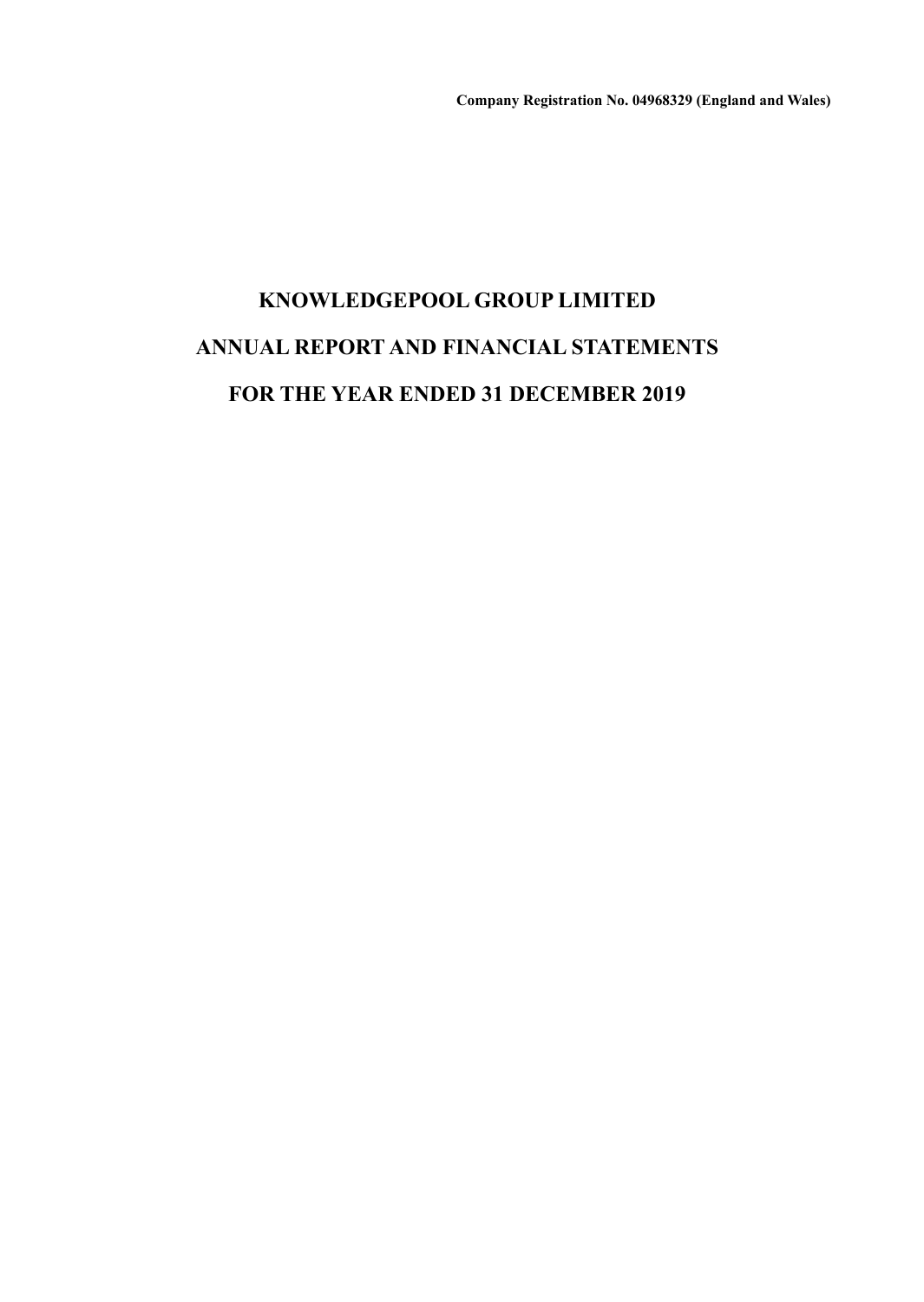### **COMPANY INFORMATION**

| <b>Directors</b>         | S N Taylor on behalf of Capita Corporate Director Limited<br>C Free | (Appointed 14 October 2019) |
|--------------------------|---------------------------------------------------------------------|-----------------------------|
| Secretary                | Capita Group Secretary Limited                                      |                             |
| Company number           | 04968329                                                            |                             |
| <b>Registered office</b> | 30 Berners Street<br>London<br>England<br>W1T3LR                    |                             |
| <b>Auditor</b>           | <b>KPMG LLP</b><br>15 Canada Square<br>London<br>E14 5GL            |                             |
| <b>Banker</b>            | Barclays Bank PLC<br>1 Churchill Place<br>London<br>EC2A 2HS        |                             |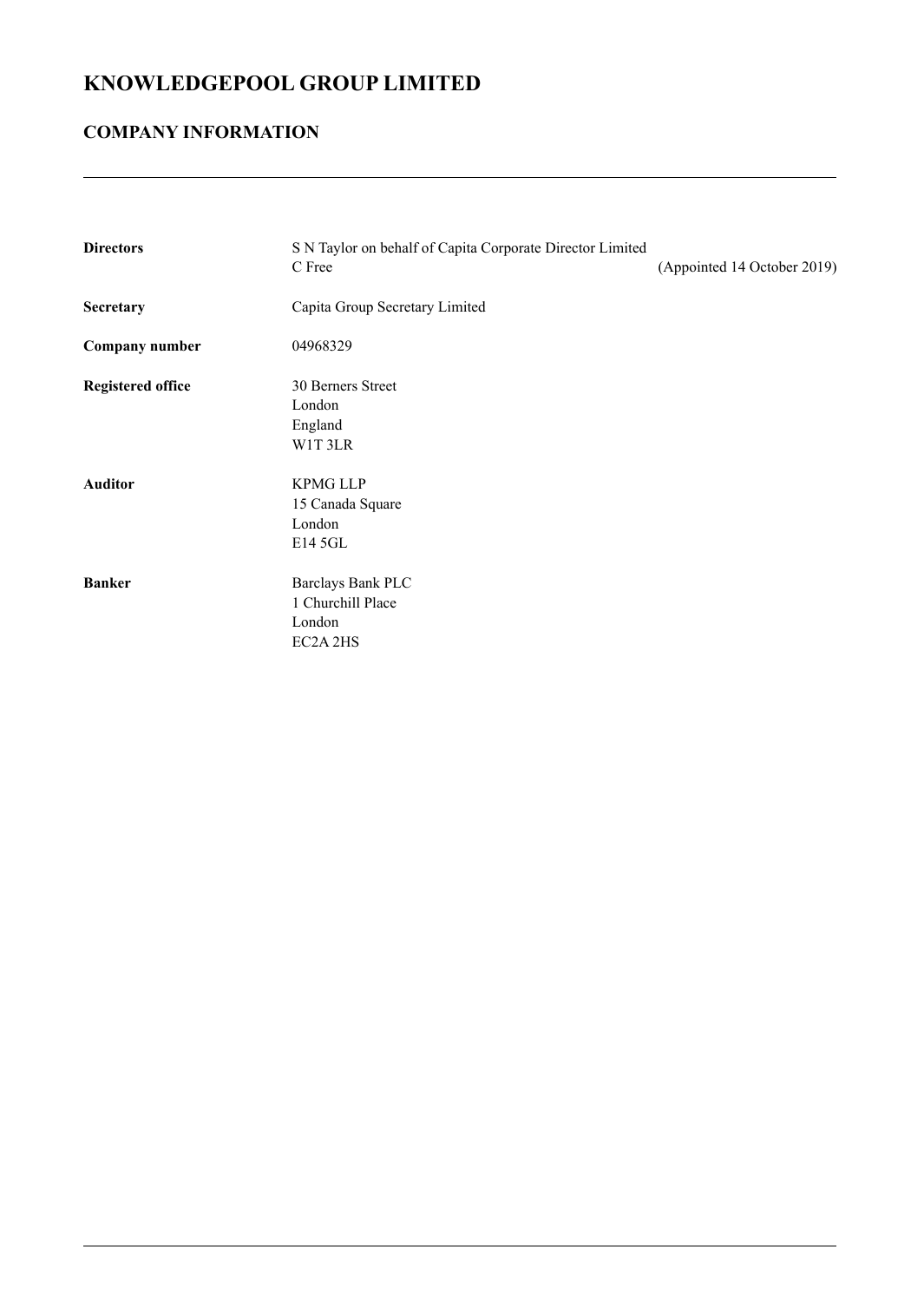## **CONTENTS**

|                                                                            | Page      |
|----------------------------------------------------------------------------|-----------|
| Strategic report                                                           | $1 - 2$   |
| Directors' report                                                          | $3 - 4$   |
| Independent auditor's report to the members of Knowledgepool Group Limited | $5 - 7$   |
| Income statement                                                           | 8         |
| <b>Balance</b> sheet                                                       | $9 - 10$  |
| Statement of changes in equity                                             | 11        |
| Notes to the financial statements                                          | $12 - 27$ |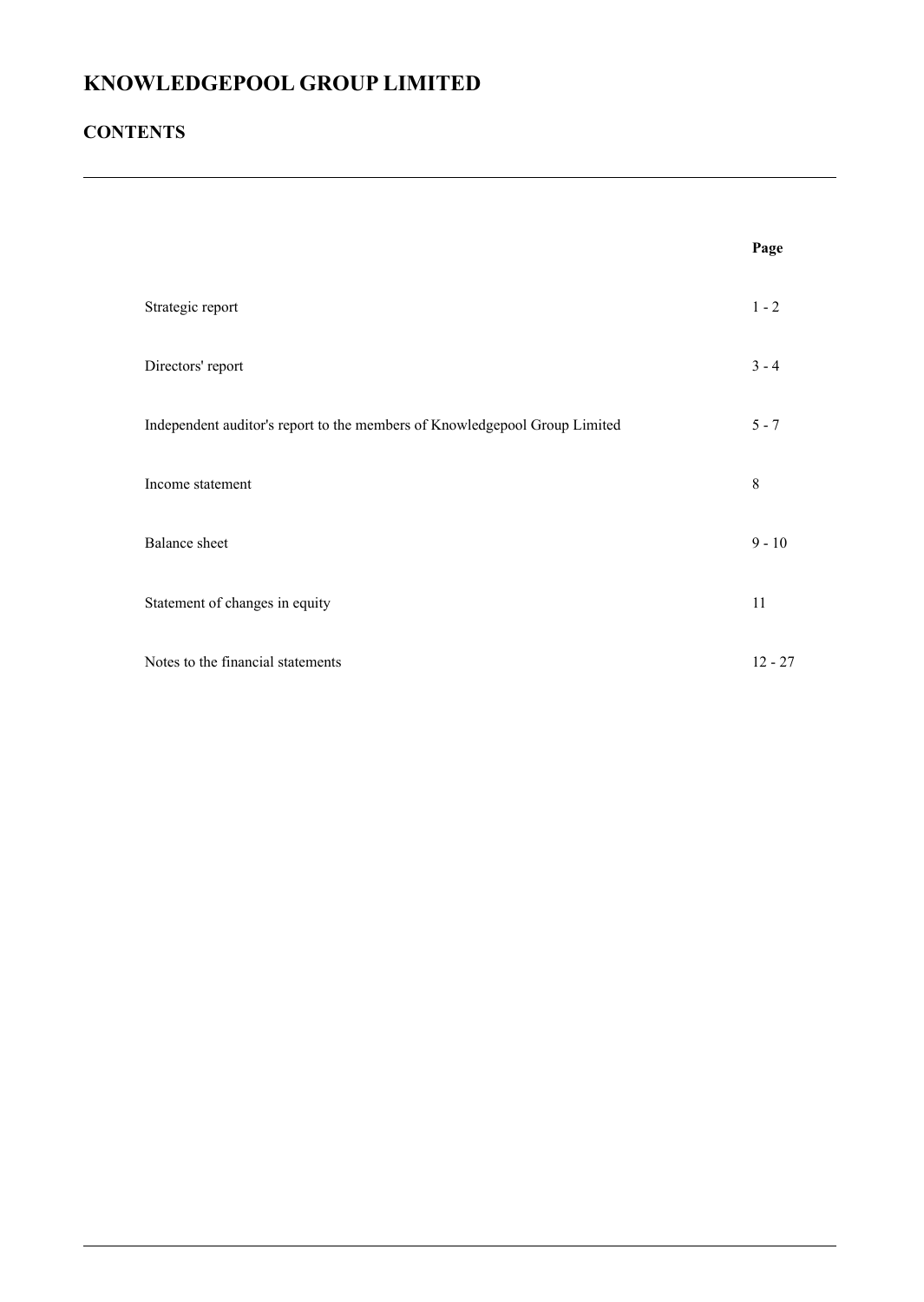## **STRATEGIC REPORT** *FOR THE YEAR ENDED 31 DECEMBER 2019*

The Directors present their Strategic report, Directors' report and financial statements for the year ended 31 December 2019.

#### **Review of the business**

Knowledgepool Group Limited (the "Company") is a wholly owned subsidiary (indirectly held) of Capita plc and operates within the Group's People Solutions division. Capita plc along with its subsidiaries is hereafter referred to as "the Group".

The principal activity of the Company continued to be that of providing managed learning services. There have not been any significant changes in the Company's principal activities in the year under review. The Directors are not aware, at the date of this report, of any likely major changes in the Company's activities in the next year.

As shown in the Company's income statement on page 8, the revenue has decreased from £55,656,000 in 2018 to £52,033,000 in 2019. There is a profit before tax of £3,611,000 in 2019 as compared to loss before tax of £353,000 in 2018. The decrease in revenue is primarily due to a large insurance business contract expiring. The improvement in profit before tax is due to a one off £1,514,000 provision for historic VAT liabilities recorded in 2018, of which £400,000 was subsequently released in 2019; in addition to cost reductions achieved as part of the Group's transformation programme.

Further, as part of Group wide restructuring, with the Overhead function being restructured a number of overhead roles have actually moved across to Capita Business Services Limited (a fellow subsidiary). This has reduced the employee base and as a result the employee costs have also reduced.

The balance sheet on page 9 and 10 of the financial statements shows the Company's financial position at the year end. Net assets have increased from £6,487,000 in 2018 to £9,393,000 in 2019. Details of amounts due from/to its parent company and fellow subsidiary undertakings are shown in notes 9 and 11 to the financial statements.

Key performance indicators used by Capita plc are operating margins, free cash flow, capital expenditure and return on capital employed. Capita plc and its subsidiaries manage their operations on a divisional basis and as a consequence, some of these indicators are monitored only at a divisional level. The performance of the People Solutions division of Capita plc is discussed in the Group's annual report which does not form part of this report.

#### **Principal risks and uncertainties**

The Company is subject to various risks and uncertainties during the ordinary course of its business many of which result from factors outside of its control. The Company's risk management framework provides reasonable assurance (but cannot provide absolute assurance) that significant risks are identified and addressed. An active risk management process identifies, assesses, mitigates and reports on strategic, financial, operational and compliance risk.

The principal themes of risk for the Company are:

- *Strategic*: changes in economic and market conditions such as contract pricing and competition.
- *• Financial* : significant failures in internal systems of control and lack of corporate stability.
- *• Operational* : including recruitment and retention of staff, maintenance of reputation and strong supplier and customer relationships, operational IT risk, and failures in information security controls.
- *• Compliance* : non compliance with laws and regulations. The Company must comply with an extensive range of requirements that govern its business.

To mitigate the effect of these risks and uncertainties, the Company adopts a number of systems and procedures, including:

- Regularly reviewing operating/business conditions to be able to respond quickly to changes in market conditions.
- Applying procedures and controls to manage compliance, financial and operational risks, including adhering to an internal control framework.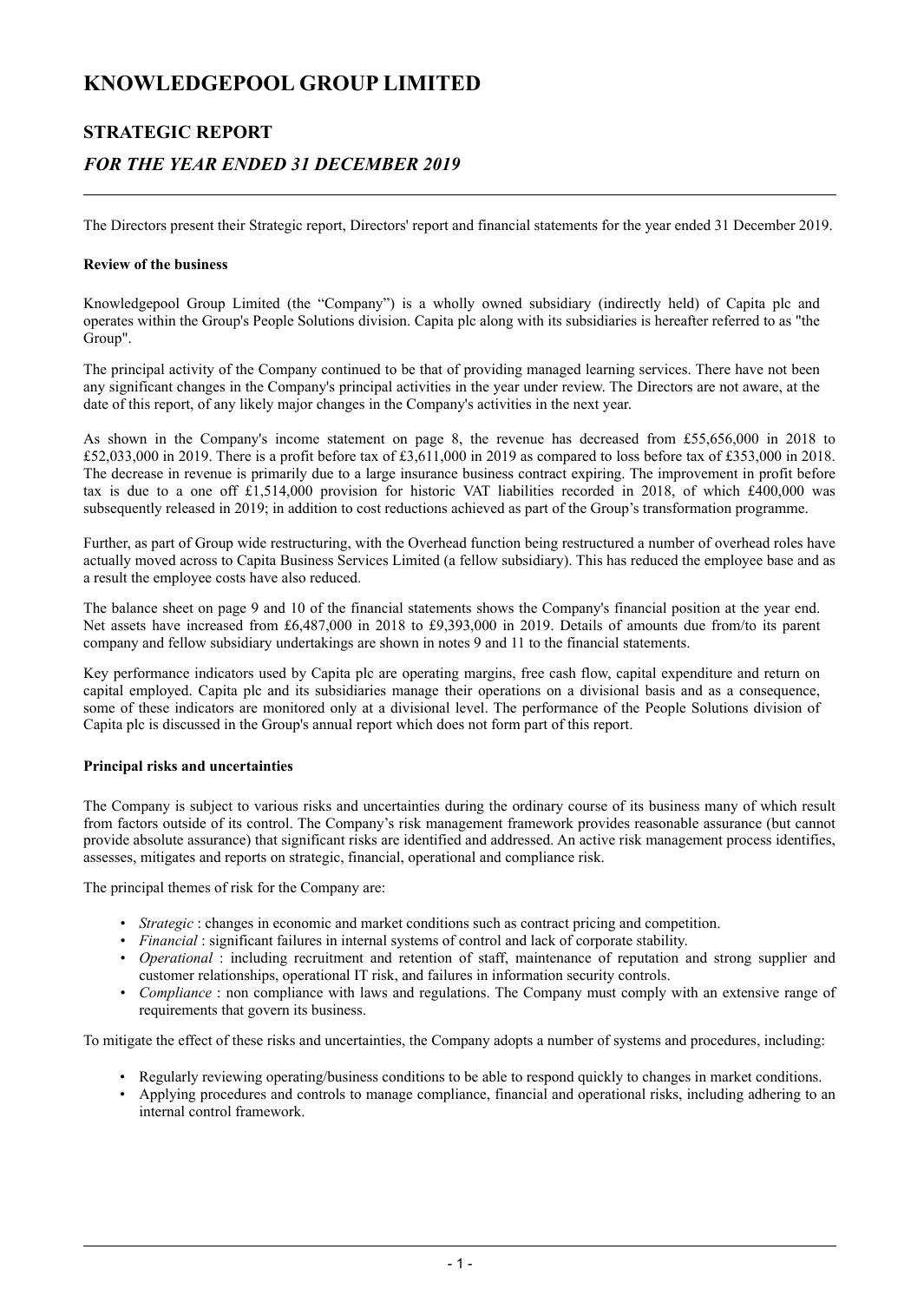# **STRATEGIC REPORT (CONTINUED)**

### *FOR THE YEAR ENDED 31 DECEMBER 2019*

Capita plc has also implemented appropriate controls and risk governance techniques across all of its businesses which are discussed in the Group's annual report which does not form part of this report.

#### **Section 172 Statement**

The Company forms part of the People Solutions Division of Capita plc Group and Capita plc's section 172 statement applies to both the Division and the Company to the extent it relates to the Company's activities. Common policies and practices are applied throughout the Group via divisional management teams and a common governance framework. The following disclosure describes how the Directors have had regard to the matters set out in section 172(1a) to (f) and forms the Directors' statement required under section 414CZA of the Companies Act 2006.

Further details of the Group approach to each stakeholder are provided in Capita plc's section 172 statement which can be found on page 39 of Capita plc's Annual Report.

| Stakeholder                         | <b>Strategic issue</b>                                                                | <b>Engagement</b>                                                     | <b>Outcome</b>                                                                                                                                                                                                                                                                                                                                            | <b>Principal decision</b>                                                                                           |
|-------------------------------------|---------------------------------------------------------------------------------------|-----------------------------------------------------------------------|-----------------------------------------------------------------------------------------------------------------------------------------------------------------------------------------------------------------------------------------------------------------------------------------------------------------------------------------------------------|---------------------------------------------------------------------------------------------------------------------|
| Our people                          | Workforce<br>engagement;<br>organisational<br>culture; employee<br>net promoter score | People surveys; regular Established<br>all-employee<br>communications | commitments; research into future standard Capita<br>of work                                                                                                                                                                                                                                                                                              | managers' Application<br>of<br>plc<br>policies<br>and<br>procedures; refreshed<br>purpose, values and<br>behaviours |
| <b>Clients</b>                      | and Gauging                                                                           | client Client survey;                                                 | of<br>Receipt<br>regular                                                                                                                                                                                                                                                                                                                                  | detailed Continue to monitor                                                                                        |
| lcustomers                          | perception<br>feedback                                                                | clients<br>and<br>with<br>larger<br>reviews<br>clients                | and Regular meetings with feedback summaries showing no client feedback<br>annual significant issues.                                                                                                                                                                                                                                                     |                                                                                                                     |
| <b>Suppliers</b><br><b>Partners</b> | and Payment practices                                                                 | Account<br>meetings<br>with<br>suppliers                              | management Knowledgepool is now part of the<br>large UK Prompt Payment Code to<br>address supplier payment issues.                                                                                                                                                                                                                                        |                                                                                                                     |
| <b>Society</b>                      | Operating<br>responsibly                                                              | governmental<br>organisations<br>charities                            | Meetings, memberships Group established responsible Approval of new code<br>and surveys of non-business strategy and responsible of conduct<br>business committee; approval of<br>and third-party transaction guidelines;<br>commitment to real living wage in<br>2020;<br>enhanced<br>family<br>pay<br>Fair<br>Mark<br>policies;<br>Tax<br>accreditation |                                                                                                                     |

On behalf of the Board

V  $n$ 

#### **S N Taylor on behalf of Capita Corporate Director Limited**

**Director** 

7 September 2020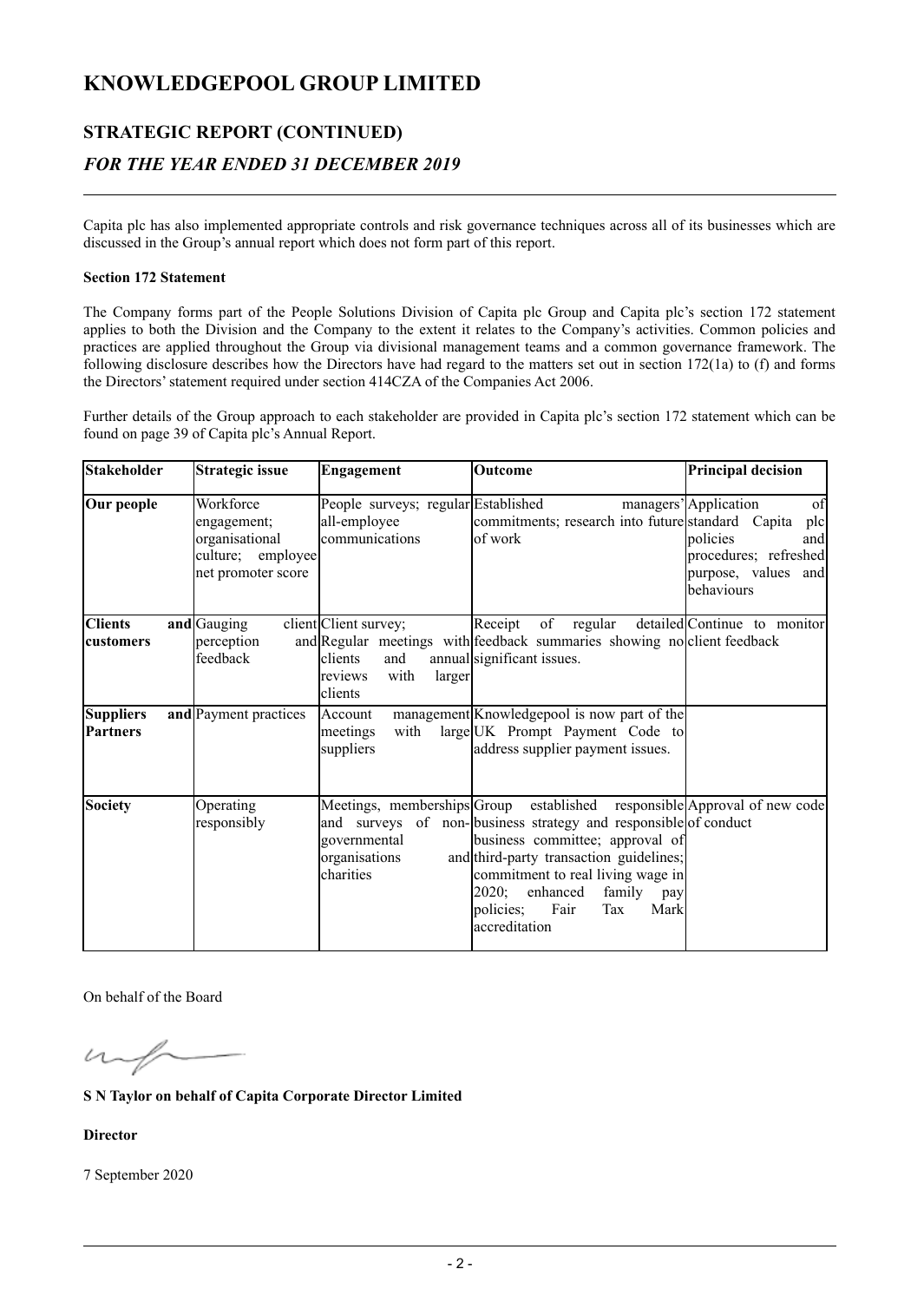### **DIRECTORS' REPORT** *FOR THE YEAR ENDED 31 DECEMBER 2019*

The Directors present their Strategic report, Directors' report and financial statements for the year ended 31 December 2019.

#### **Results and dividends**

The results for the year are set out on page 8. The Company has not paid or proposed any dividends during the year (2018: £nil).

#### **Directors**

The Directors who held office during the year and up to the date of signature of the financial statements were as follows:

| S N Taylor on behalf of Capita Corporate Director Limited |                             |
|-----------------------------------------------------------|-----------------------------|
| D R Bance                                                 | (Resigned 25 October 2019)  |
| C Free                                                    | (Appointed 14 October 2019) |

#### **Political donations**

The Company made no political donations and incurred no political expenditure during the year (2018: £nil).

#### **Auditors**

KPMG LLP, having indicated its willingness to continue in office, will be deemed to be reappointed as auditor under section 487(2) of the Companies Act 2006.

#### Statement of Directors' responsibilities in respect of the Strategic report, the Directors' report and the financial **statements**

The Directors are responsible for preparing the Strategic report, the Directors' report and the financial statements in accordance with applicable law and regulations.

Company law requires the Directors to prepare financial statements for each financial year. Under that law they have elected to prepare the financial statements in accordance with UK accounting standards and applicable law (UK Generally Accepted Accounting Practice), including FRS 101 *Reduced Disclosure Framework*.

Under company law the Directors must not approve the financial statements unless they are satisfied that they give a true and fair view of the state of affairs of the Company and of the profit or loss of the Company for that period. In preparing these financial statements, the Directors are required to:

- select suitable accounting policies and then apply them consistently;
- make judgements and estimates that are reasonable and prudent;
- state whether applicable UK accounting standards have been followed, subject to any material departures disclosed and explained in the financial statements;
- assess the Company's ability to continue as a going concern, disclosing, as applicable, matters related to going concern; and
- use the going concern basis of accounting unless they either intend to liquidate the Company or to cease operations, or have no realistic alternative but to do so.

The Directors are responsible for keeping adequate accounting records that are sufficient to show and explain the Company's transactions and disclose with reasonable accuracy at any time the financial position of the Company and enable them to ensure that the financial statements comply with the Companies Act 2006. They are responsible for such internal control as they determine is necessary to enable the preparation of financial statements that are free from material misstatement, whether due to fraud or error, and have general responsibility for taking such steps as are reasonably open to them to safeguard the assets of the Company and to prevent and detect fraud and other irregularities.

The Directors are responsible for the maintenance and integrity of the corporate and financial information included on the Company's website. Legislation in the UK governing the preparation and dissemination of financial statements may differ from legislation in other jurisdictions.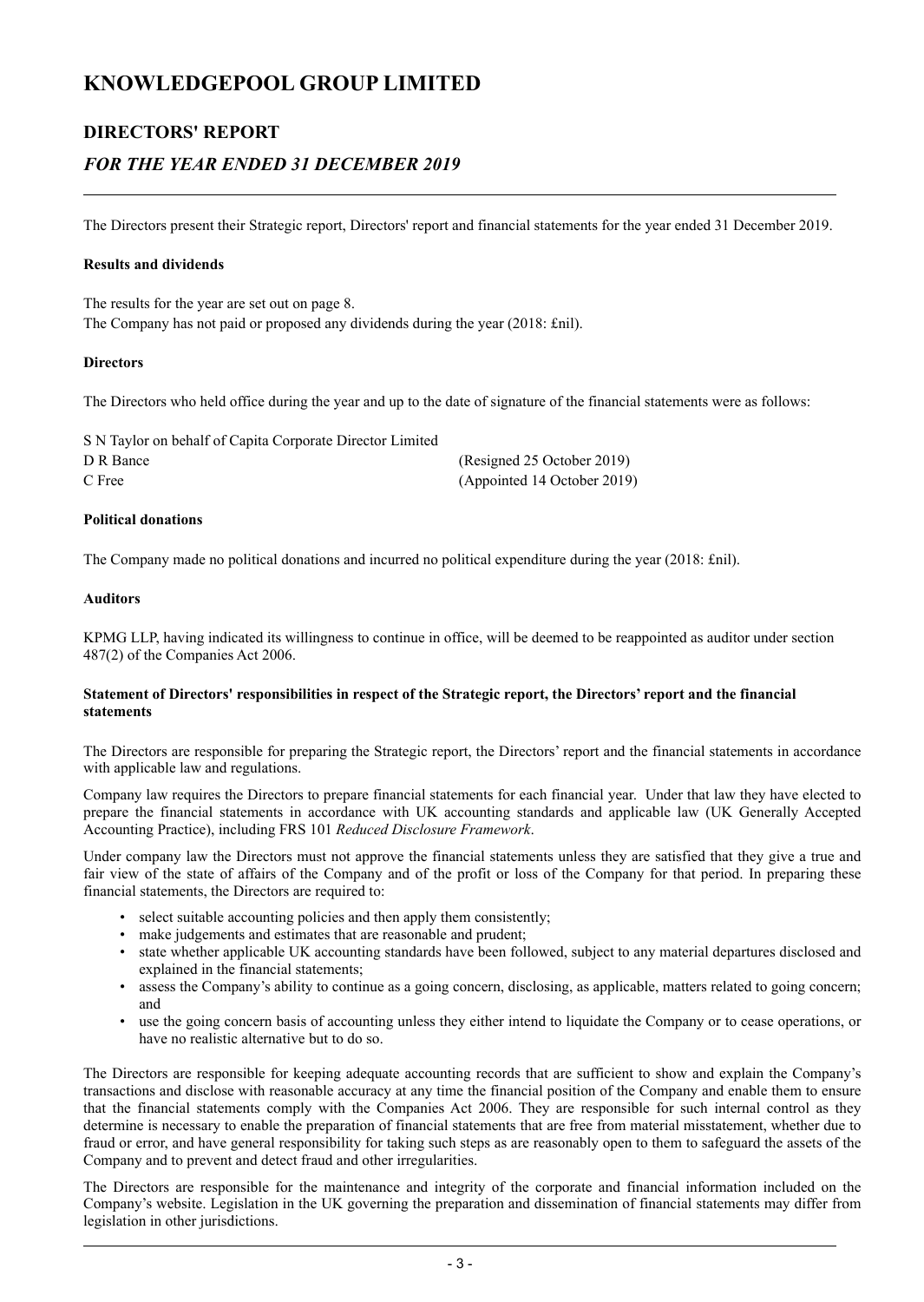## **DIRECTORS' REPORT (CONTINUED)**  *FOR THE YEAR ENDED 31 DECEMBER 2019*

#### **Statement of disclosure to auditor**

So far as each person who was a Director at the date of approving this report is aware, there is no relevant audit information, being information needed by the auditor in connection with preparing its report, of which the Company's auditor is unaware. Having made enquiries of fellow Directors and the Company's auditor, each Director has taken all the steps he/she might reasonably be expected to take as a Director in order to make himself/herself aware of any relevant audit information and to establish that the Company's auditor is aware of that information.

#### **Qualifying third party indemnity provisions**

The Company has granted an indemnity to the Directors of the Company against liability in respect of proceedings brought by third parties, subject to the conditions set out in the Companies Act 2006. Such qualifying third party indemnity provision remains in force as at the date of approving the Directors' report.

On behalf of the Board

 $m_{\tau}$ 

#### **S N Taylor on behalf of Capita Corporate Director Limited**

**Director**  30, Berners Street, London, England, W1T 3LR

7 September 2020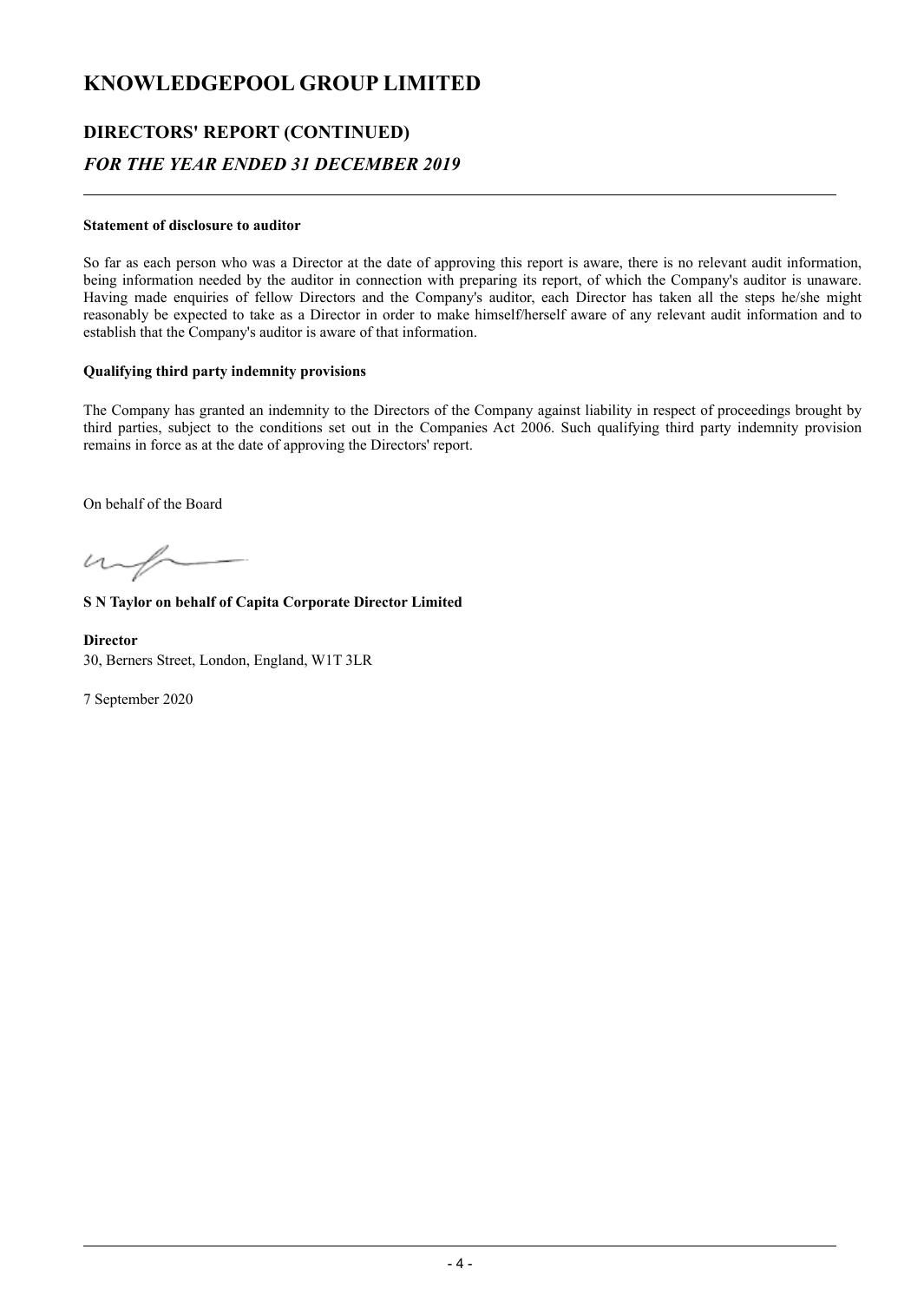## **INDEPENDENT AUDITOR'S REPORT**

### **TO THE MEMBERS OF KNOWLEDGEPOOL GROUP LIMITED**

#### **Opinion**

We have audited the financial statements of Knowledgepool Group Limited ("the company") for the year ended 31 December 2019 which comprise the Income Statement, Balance Sheet, Statement of Changes in Equity and related notes, including the accounting policies in note 1.

In our opinion the financial statements:

- give a true and fair view of the state of the company's affairs as at 31 December 2019 and of its profit for the year then ended;
- have been properly prepared in accordance with UK accounting standards, including FRS 101 Reduced Disclosure Framework; and
- have been prepared in accordance with the requirements of the Companies Act 2006.

#### **Basis for opinion**

We conducted our audit in accordance with International Standards on Auditing (UK) ("ISAs (UK)") and applicable law. Our responsibilities are described below. We have fulfilled our ethical responsibilities under, and are independent of the company in accordance with, UK ethical requirements including the FRC Ethical Standard. We believe that the audit evidence we have obtained is a sufficient and appropriate basis for our opinion.

#### **Material uncertainty relating to going concern**

We draw attention to note 1.1 to the financial statements which indicates that the company is reliant on its ultimate parent undertaking, Capita plc, in regard to its ability to continue as a going concern. Under a severe but plausible downside scenario Capita plc may require completion of its planned disposal programme, which requires shareholder approval and approval from the group's lenders. These agreements with third parties constitute a material uncertainty that may cast significant doubt on the company's ability to continue as a going concern.

Our opinion is not modified in respect of this matter.

#### **Strategic report and Directors' report**

The directors are responsible for the strategic report and the directors' report. Our opinion on the financial statements does not cover those reports and we do not express an audit opinion thereon.

Our responsibility is to read the strategic report and the directors' report and, in doing so, consider whether, based on our financial statements audit work, the information therein is materially misstated or inconsistent with the financial statements or our audit knowledge. Based solely on that work:

- we have not identified material misstatements in the strategic report and the directors' report;
- in our opinion the information given in those reports for the financial year is consistent with the financial statements; and
- in our opinion those reports have been prepared in accordance with the Companies Act 2006.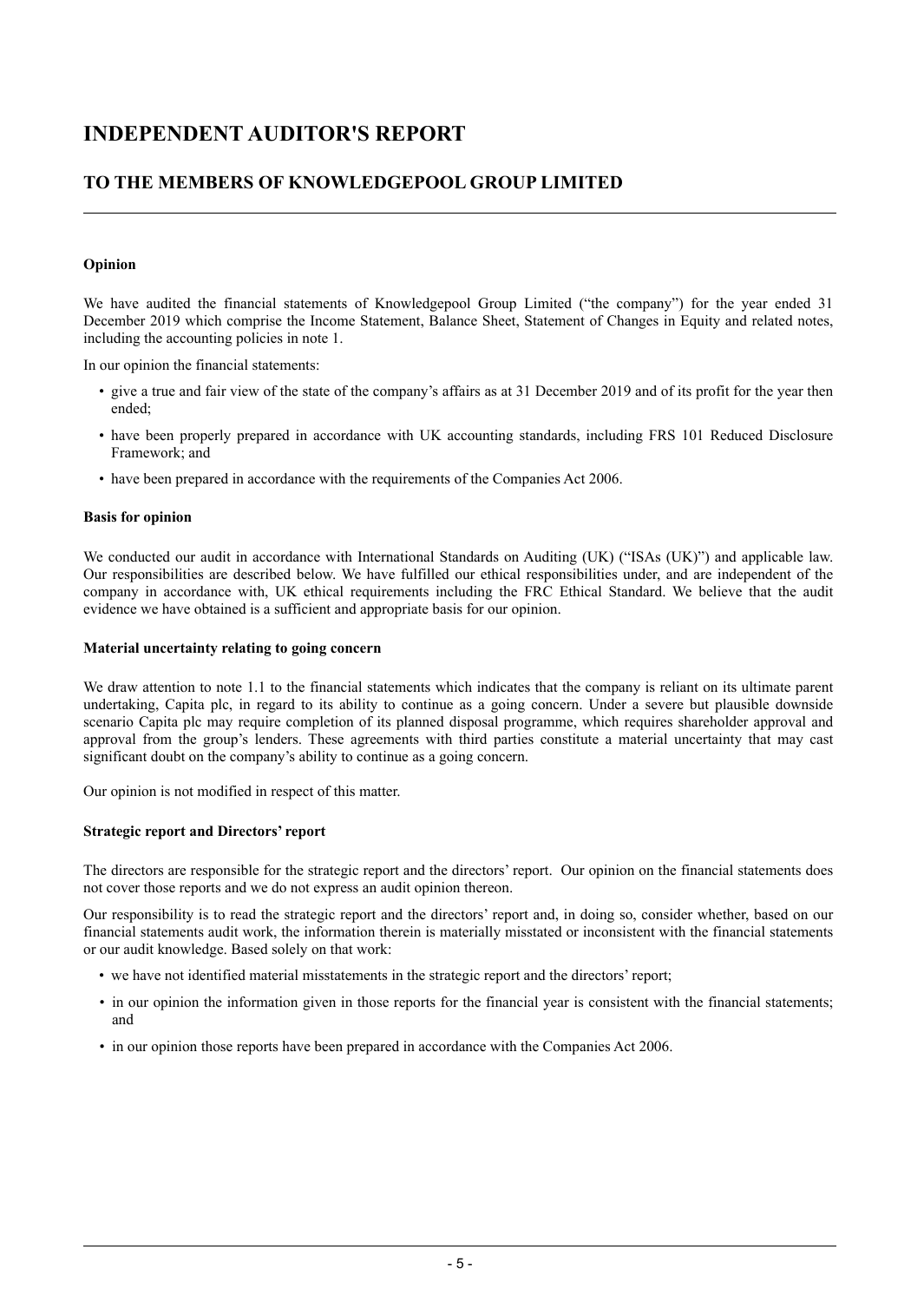## **INDEPENDENT AUDITOR'S REPORT (CONTINUED)**

### **TO THE MEMBERS OF KNOWLEDGEPOOL GROUP LIMITED**

#### **Matters on which we are required to report by exception**

Under the Companies Act 2006 we are required to report to you if, in our opinion:

- adequate accounting records have not been kept, or returns adequate for our audit have not been received from branches not visited by us; or
- the financial statements are not in agreement with the accounting records and returns; or
- certain disclosures of directors' remuneration specified by law are not made; or
- we have not received all the information and explanations we require for our audit.

We have nothing to report in these respects.

#### **Directors' responsibilities**

As explained more fully in their statement set out on page 3 and 4, the directors are responsible for: the preparation of the financial statements and for being satisfied that they give a true and fair view; such internal control as they determine is necessary to enable the preparation of financial statements that are free from material misstatement, whether due to fraud or error; assessing the company's ability to continue as a going concern, disclosing, as applicable, matters related to going concern; and using the going concern basis of accounting unless they either intend to liquidate the company or to cease operations, or have no realistic alternative but to do so.

#### **Auditor's responsibilities**

Our objectives are to obtain reasonable assurance about whether the financial statements as a whole are free from material misstatement, whether due to fraud or error, and to issue our opinion in an auditor's report. Reasonable assurance is a high level of assurance, but does not guarantee that an audit conducted in accordance with ISAs (UK) will always detect a material misstatement when it exists. Misstatements can arise from fraud or error and are considered material if, individually or in aggregate, they could reasonably be expected to influence the economic decisions of users taken on the basis of the financial statements.

A fuller description of our responsibilities is provided on the FRC's website at: http://www.frc.org.uk/auditorsresponsibilities.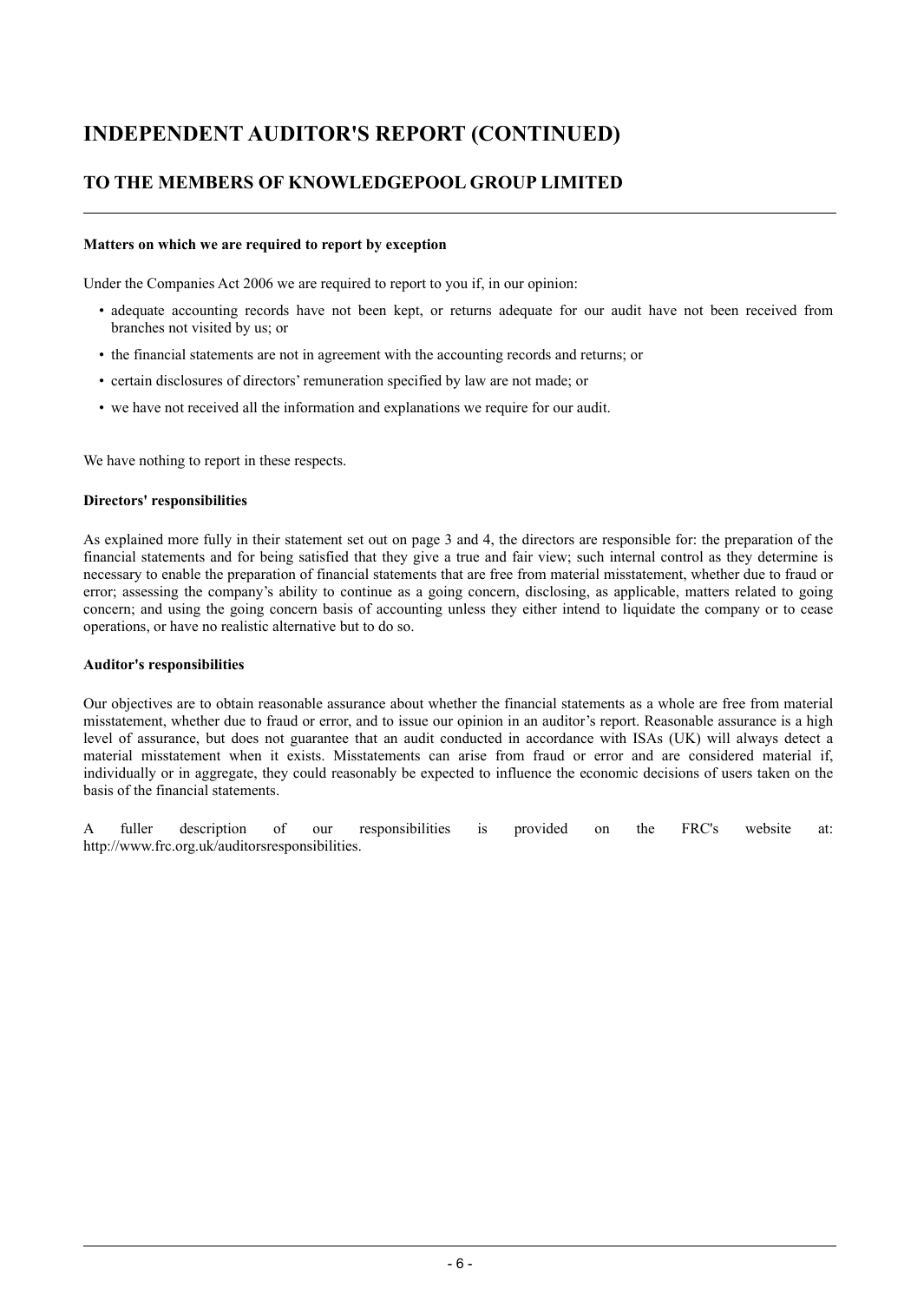## **INDEPENDENT AUDITOR'S REPORT (CONTINUED)**

### **TO THE MEMBERS OF KNOWLEDGEPOOL GROUP LIMITED**

#### **The purpose of our audit work and to whom we owe our responsibilities**

This report is made solely to the company's members, as a body, in accordance with Chapter 3 of Part 16 of the Companies Act 2006. Our audit work has been undertaken so that we might state to the company's members those matters we are required to state to them in an auditor's report and for no other purpose. To the fullest extent permitted by law, we do not accept or assume responsibility to anyone other than the company and the company's members, as a body, for our audit work, for this report, or for the opinions we have formed.

 $RM =$ 

**Ross Martin (Senior Statutory Auditor) for and on behalf of KPMG LLP, Statutory Auditor** *Chartered Accountants*  15 Canada Square London E14 5GL

7 September 2020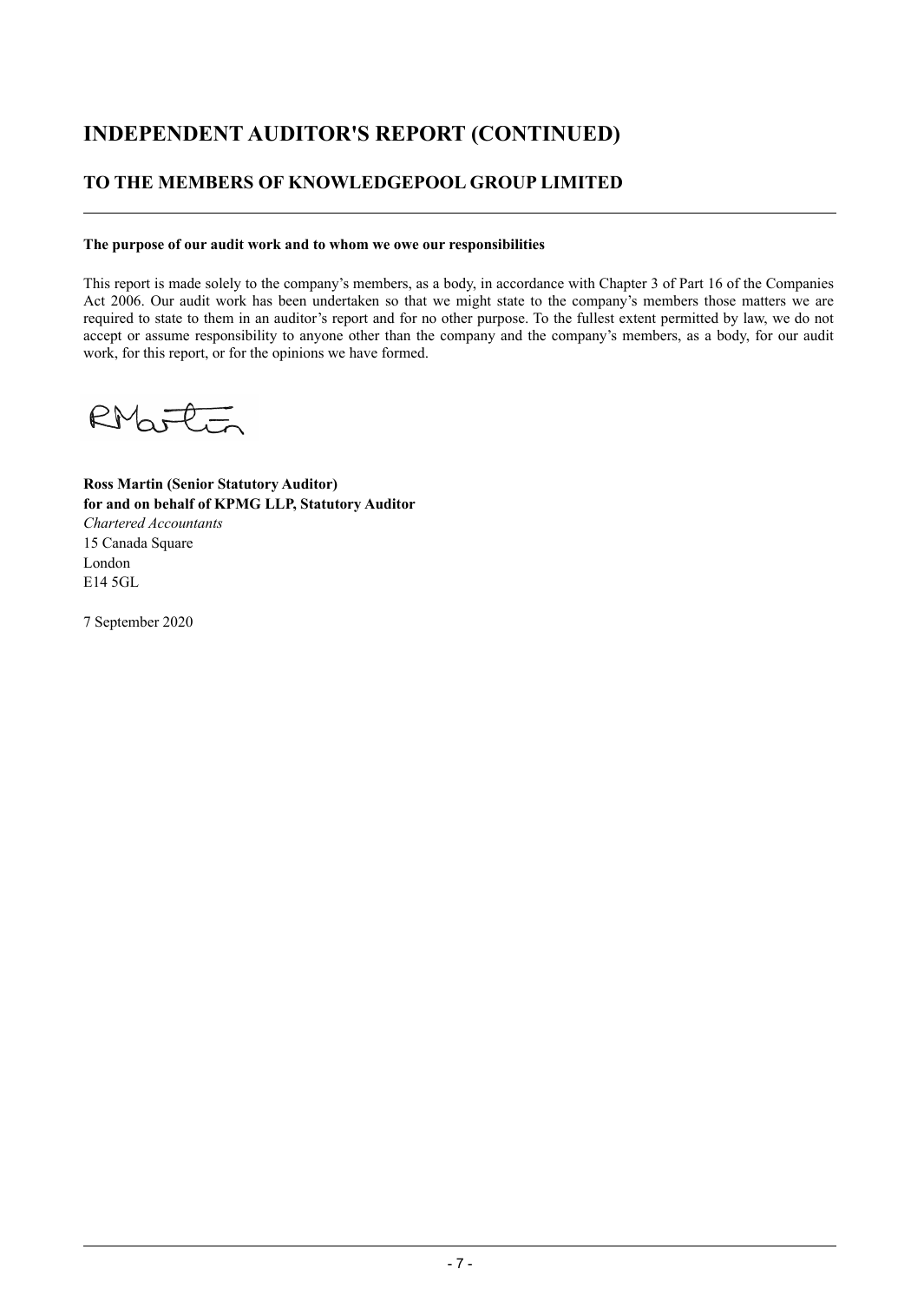### **INCOME STATEMENT**

### *FOR THE YEAR ENDED 31 DECEMBER 2019*

|                                              |              | 2019     | 2018      |
|----------------------------------------------|--------------|----------|-----------|
|                                              | <b>Notes</b> | £'000    | £'000     |
| Revenue                                      | 3            | 52,033   | 55,656    |
| Cost of sales                                |              | (46,372) | (50, 501) |
| <b>Gross profit</b>                          |              | 5,661    | 5,155     |
| Administrative expenses                      |              | (2,050)  | (5,508)   |
| Profit/(loss) before tax                     |              | 3,611    | (353)     |
| Income tax (charge)/credit                   | 5            | (705)    | 124       |
| Total comprehensive income/(expense) for the |              |          |           |
| year                                         |              | 2,906    | (229)     |
|                                              |              |          |           |

The income statement has been prepared on the basis that all operations are continuing operations.

There are no recognised gains and losses other than those recognised in the income statement.

The notes on pages 12 to 27 form an integral part of these financial statements.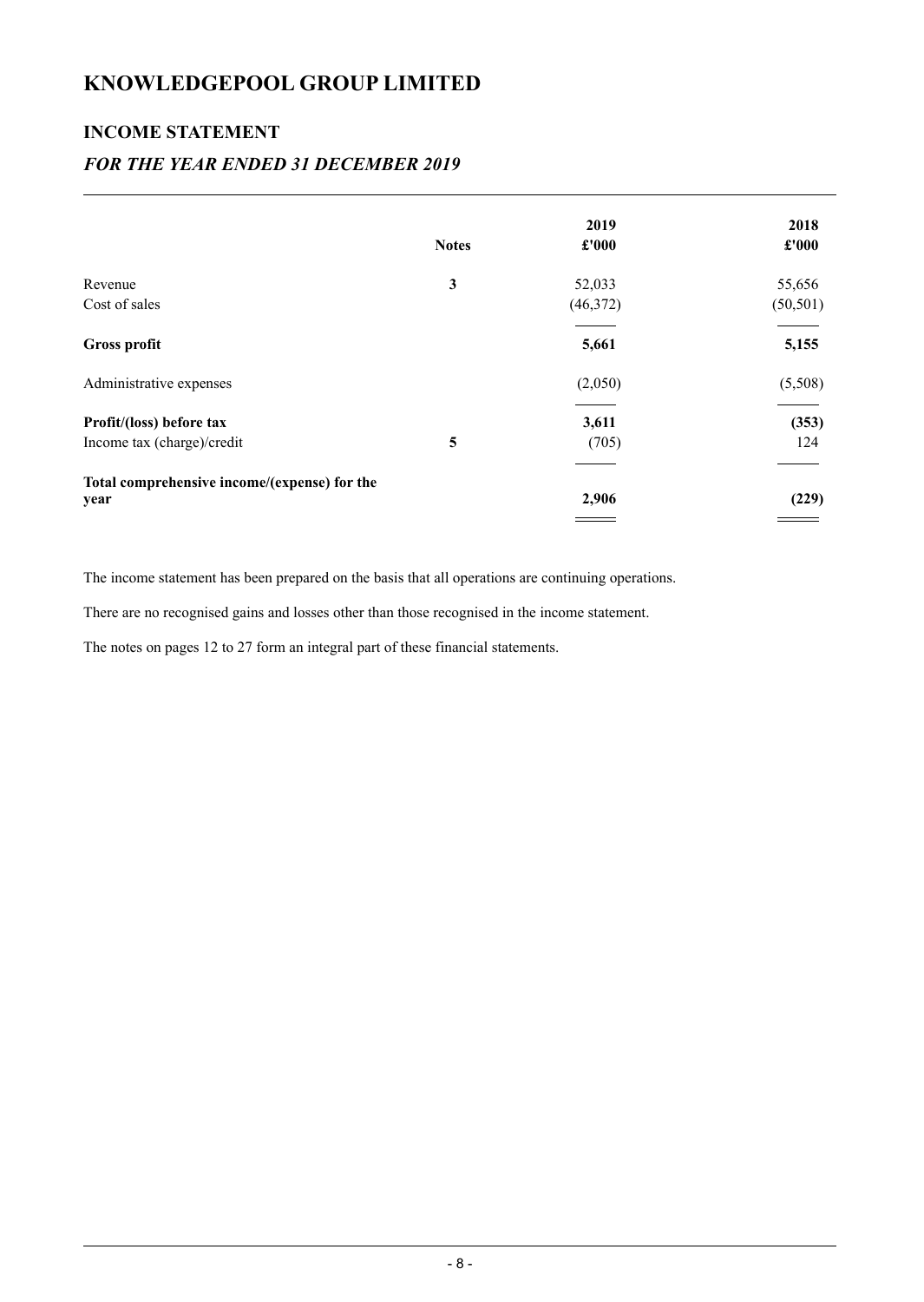### **BALANCE SHEET**

### *AS AT 31 DECEMBER 2019*

|                               | <b>Notes</b> | 2019<br>£'000 | 2018<br>$\pounds 000$ |
|-------------------------------|--------------|---------------|-----------------------|
|                               |              |               |                       |
| <b>Non-current assets</b>     |              |               |                       |
| Property, plant and equipment | 6            | 121           | 194                   |
| Intangible assets             | 7            | 2,088         | 2,088                 |
| Contract fulfilment assets    | $\bf 8$      | 110           | 150                   |
| Deferred tax                  | 5            | 81            | 60                    |
|                               |              | 2,400         | 2,492                 |
| <b>Current assets</b>         |              |               |                       |
| Trade and other receivables   | 9            | 23,061        | 18,921                |
| Cash                          | 10           | 51            | 239                   |
|                               |              |               |                       |
|                               |              | 23,112        | 19,160                |
| <b>Total assets</b>           |              | 25,512        | 21,652                |
|                               |              |               |                       |
| <b>Current liabilities</b>    |              |               |                       |
| Trade and other payables      | 11           | 12,854        | 13,822                |
| Deferred income               | 12           | 2,380         | 1,253                 |
| Financial liabilities         | 13           | 207           |                       |
| Income tax payable            |              | 678           | 90                    |
|                               |              | 16,119        | 15,165                |
|                               |              |               |                       |
| <b>Total liabilities</b>      |              | 16,119        | 15,165                |
| Net assets                    |              | 9,393         | 6,487                 |
|                               |              |               |                       |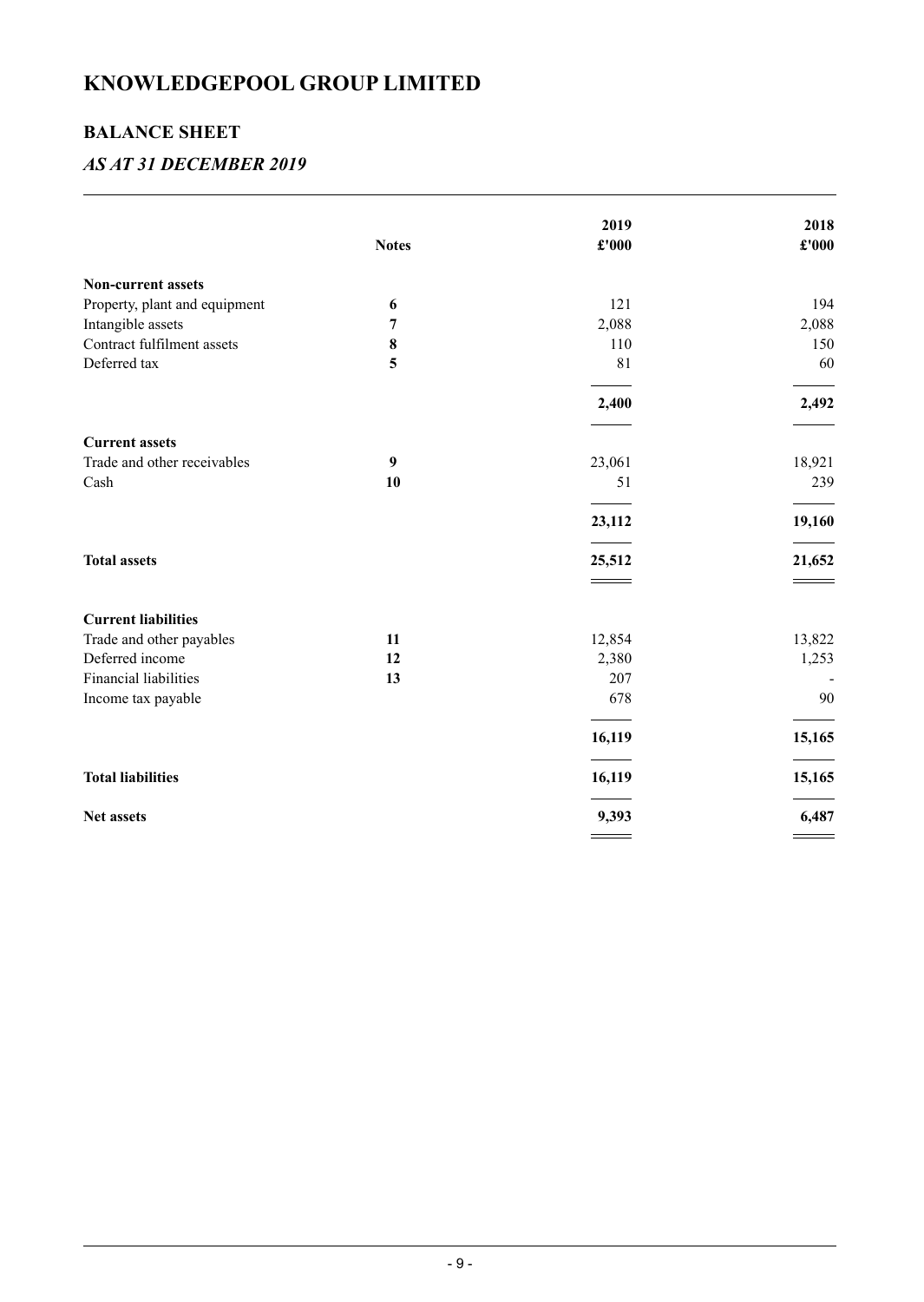## **BALANCE SHEET (CONTINUED)**

### *AS AT 31 DECEMBER 2019*

|                             | <b>Notes</b> | 2019<br>£'000 | 2018<br>£'000      |
|-----------------------------|--------------|---------------|--------------------|
| <b>Capital and reserves</b> |              |               |                    |
| Issued share capital        | 15           | 511           | 511                |
| Share premium               |              | 2,648         | 2,648              |
| Capital redemption reserve  |              | 30            | 30                 |
| Retained earnings           |              | 6,204         | 3,298              |
|                             |              | <b>STATE</b>  |                    |
| <b>Total equity</b>         |              | 9,393         | 6,487              |
|                             |              | $=$           | $\hspace{1.5cm} =$ |

The notes on pages 12 to 27 form an integral part of these financial statements.

Approved by the Board and authorised for issue on 7 September 2020

 $m_{\uparrow}$ 

**S N Taylor on behalf of Capita Corporate Director Limited Director**

Company Registration No. 04968329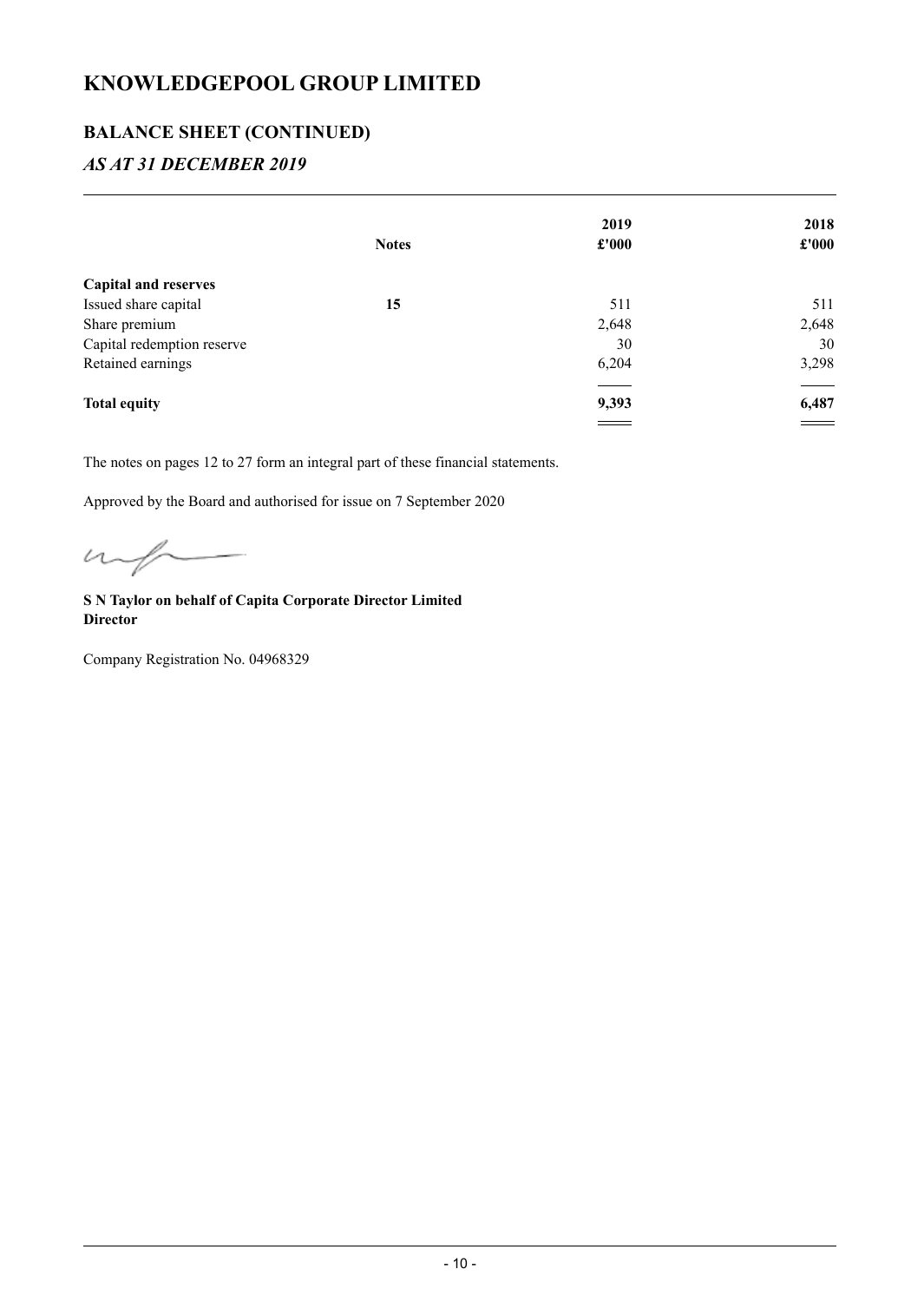# **STATEMENT OF CHANGES IN EQUITY**

### *FOR THE YEAR ENDED 31 DECEMBER 2019*

|                                          | Share capital | <b>Share</b><br>premium | Capital<br>redemption    | earnings | <b>Retained Total equity</b> |
|------------------------------------------|---------------|-------------------------|--------------------------|----------|------------------------------|
|                                          | £'000         | £'000                   | reserve<br>£'000         | £'000    | £'000                        |
| At 1 January 2018                        | 511           | 2,648                   | 30                       | 3,527    | 6,716                        |
| Total comprehensive expense for the year |               |                         |                          | (229)    | (229)                        |
| At 31 December 2018                      | 511           | 2,648                   | 30                       | 3,298    | 6,487                        |
| Total comprehensive income for the year  |               |                         | $\overline{\phantom{a}}$ | 2,906    | 2,906                        |
| At 31 December 2019                      | 511           | 2,648                   | 30                       | 6,204    | 9,393                        |
|                                          |               |                         |                          |          |                              |

#### **Share capital**

The balance classified as share capital is the nominal proceeds on issue of the Company's equity share capital, comprising 510,640 ordinary shares.

#### **Share premium account**

The amount paid to the Company by shareholders, in cash or other consideration, over and above the nominal value of shares issued to them.

#### **Capital redemption reserve**

The Company can redeem shares by repaying the market value to the shareholder, whereupon the shares are cancelled. Redemption must be from distributable profits. The capital redemption reserve represents the nominal value of the shares redeemed.

#### **Retained earnings**

Net profits kept to accumulate in the Company after dividends are paid and retained in the business as working capital.

The notes on pages 12 to 27 form an integral part of these financial statements.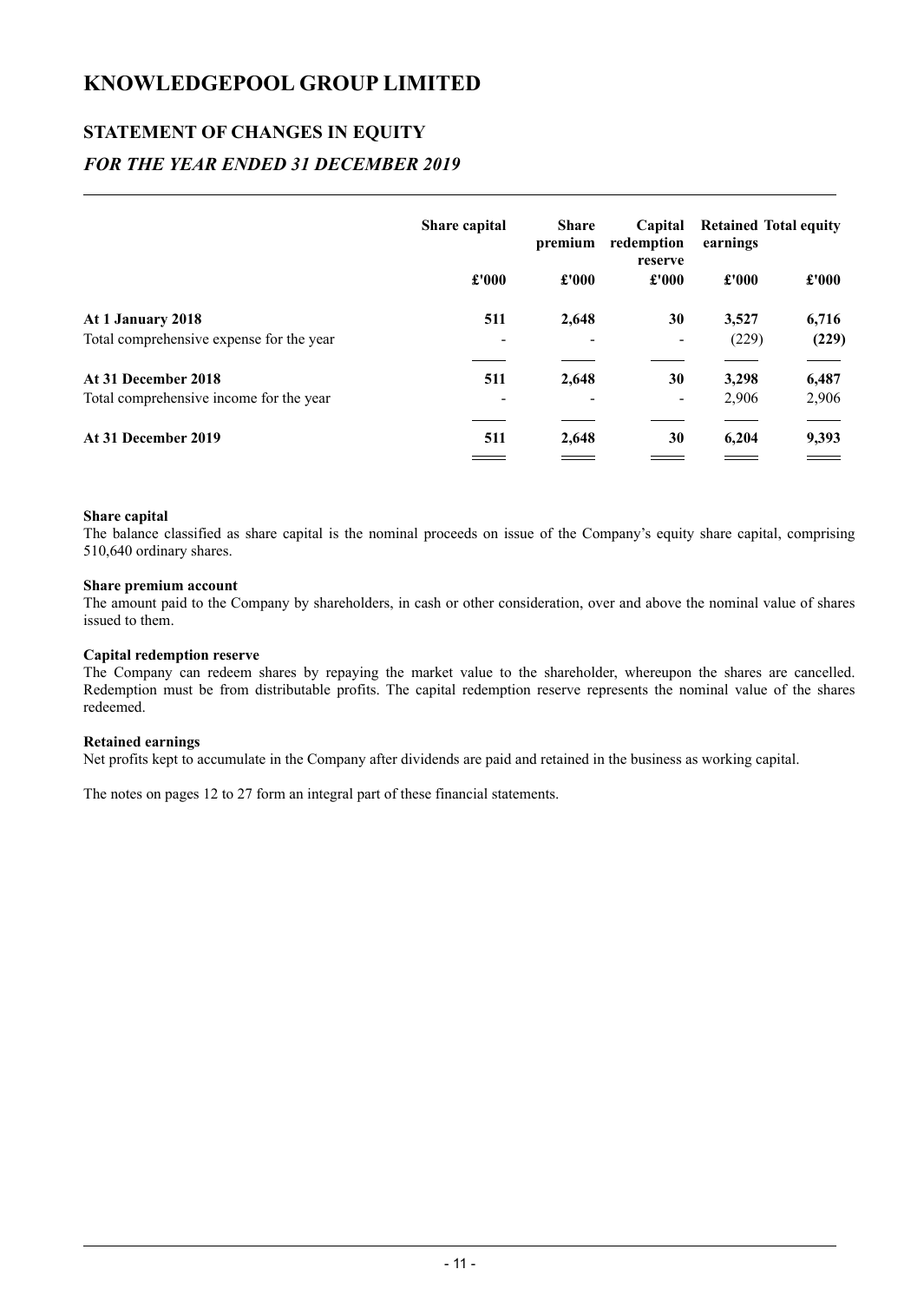# **NOTES TO THE FINANCIAL STATEMENTS** *FOR THE YEAR ENDED 31 DECEMBER 2019*

#### **1 Accounting policies**

#### **1.1 Basis of preparation**

Knowledgepool Group Limited is a company incorporated and domiciled in the United Kingdom.

The financial statements are prepared under the historical cost basis except where stated otherwise and in accordance with applicable accounting standards.

In determining the appropriate basis of preparation for the annual report and financial statements for the year ended 31 December 2019, the Directors are required to consider whether the Company will be able to operate within the level of available facilities and cash for the foreseeable future, being a period of at least 12 months following the approval of these accounts. The Directors have concluded that it is appropriate to adopt the going concern basis, having undertaken a rigorous assessment of the financial forecasts, key uncertainties and sensitivities, including the potential impact of COVID-19 as set out below.

Since late March 2020, the Group and the Company have faced challenges and uncertainties due to the COVID-19 pandemic.

The Directors considered the potential impact of the COVID-19 outbreak on the Company's results assuming the COVID-19 outbreak continues for approximately six months with an extended impact due to continued social distancing measures throughout 2021 resulting in a slower upturn in revenues. The Company's revenue has been moderately impacted by COVID-19, but the Directors have considered the benefits of the Government Job Retention Scheme, VAT payment deferral measures and other cost saving initiatives all of which mitigated the Company's loss. In addition, the company has moved to new operating model with the aim of delivering more virtual courses.

Nevertheless, to enable a robust assessment of the medium term forecast financial performance the Directors commissioned an exercise in June 2020 to revisit the outlook to the end of 2021 ahead of the normal business plan process. The high level of uncertainty as to how the COVID-19 pandemic might evolve over the remainder of 2020 and into 2021, including whether or not there will be a second wave and what impact this may have on the operation of the business, makes precise forecasting challenging. There is a higher degree of uncertainty than would usually be the case in making the key judgements and assumptions that underpin the Company's financial forecasts.

The bottom-up forecasts have been subject to review and challenge by management and the Directors. The forecasts include overlays for additional financial benefits that are expected to be driven by the Group transformation programme. These include sales growth together with margin improvements and further cost out targets. The Directors have approved the 2021 outlook which, on the assumption that the overlays are successfully delivered, supports the base case and time period assessed as part of the going concern review for these financial statements.

In addition to the base case, the Directors considered severe but plausible downside scenarios, recognising there is execution risk associated with a transformation programme of such magnitude that has been impacted by the broader political and economic uncertainty introduced by COVID-19. Offsetting these risks the Directors have considered available mitigations within the direct control of the Company, including restructuring and limiting variable rewards. Finally, the assessment has considered the extent to which the Company is reliant on the Group.

The Company is reliant on the Group in respect of the following:

- provision of certain services, such as administrative support services and should the Group be unable to deliver these services, the Company would have difficulty in continuing to trade;
- participation in the Group's notional cash pooling arrangements, of which £995,547 was advanced as at 31 July 2020. In the event of a default by the Group, the Company may not be able to access this facility;
- recovery of receivables of £15,945,729 from fellow Group undertakings as of 31 July 2020. If these receivables are not able to be recovered when forecast by the Company, then the Company may have difficulty in continuing to trade; and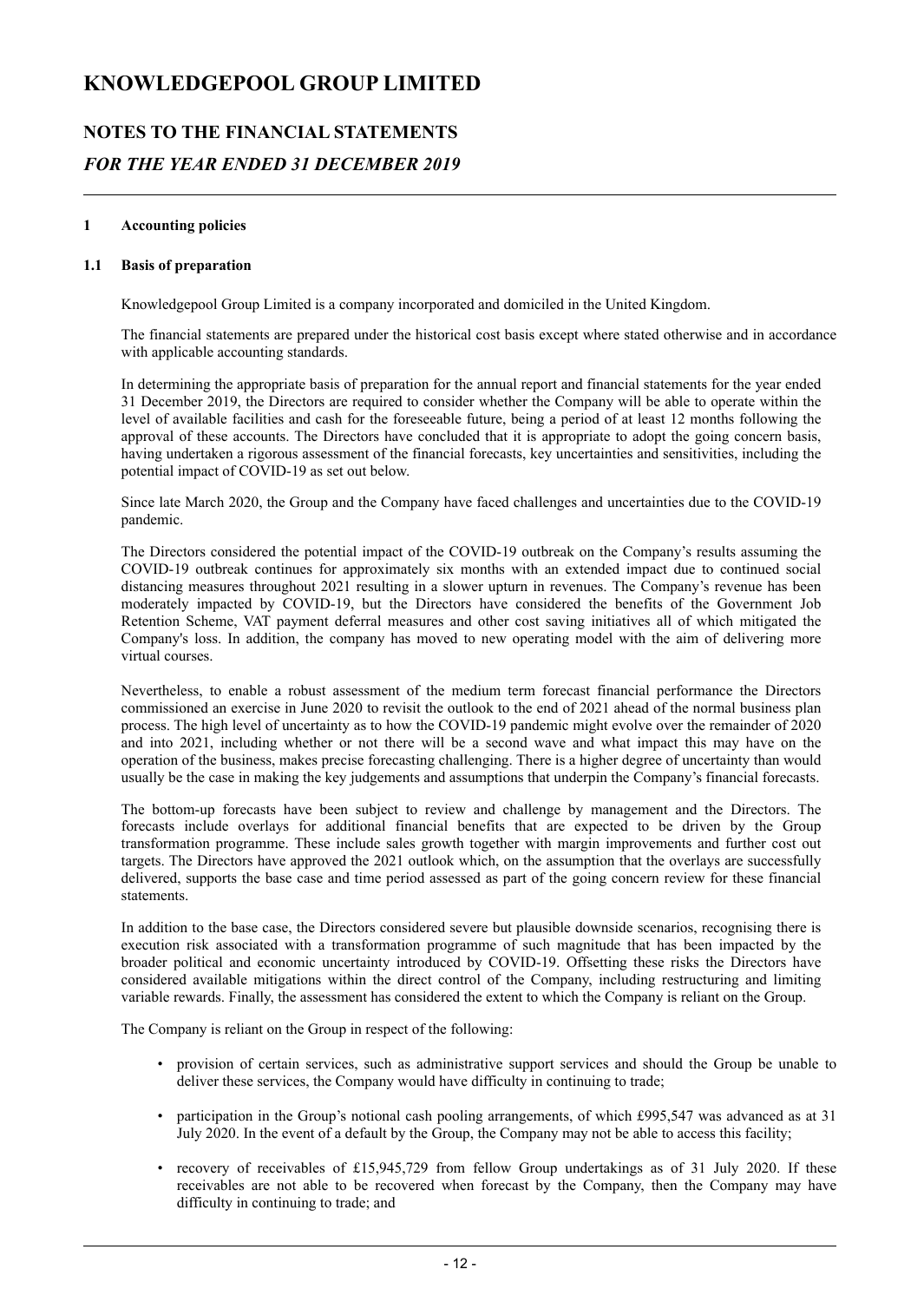# **NOTES TO THE FINANCIAL STATEMENTS (CONTINUED)** *FOR THE YEAR ENDED 31 DECEMBER 2019*

#### **1 Accounting policies (Continued)**

#### **1.1 Basis of preparation (continued)**

• revenue from other Group entities or key contracts that may be terminated in the event of a default by the Group

Given the reliance the Company has on the Group, the Directors have considered the financial position of the ultimate parent undertaking as disclosed in its most recent financial statements, being for the six months ended 30 June 2020.

#### *Ultimate parent undertaking – Capita plc*

The Capita plc Board ('the Board') concluded that it was appropriate to adopt the going concern basis, having undertaken a rigorous assessment of the financial forecasts, key uncertainties and sensitivities, including the potential impact of COVID-19, when preparing the Group's consolidated financial statements for the six months to 30 June 2020. These financial statements were approved by the Board on 17 August 2020 and are available on the Group's website (www.capita.com/investors).

To address the medium-term resilience of the Group, the Board have announced the planned disposal of the Education Software Services business ('ESS'). It is the Board's expectation that these funds will provide the necessary liquidity headroom to address any potential shortfalls arising in the downside scenarios evaluated, albeit with potentially limited covenant headroom as at 30 June 2021. It is also the Board's expectation that these funds will provide for compliance with all covenants although in certain circumstances this headroom is potentially limited at June 2021. The Board has confidence in the robustness of its primary mitigation (the ESS disposal) against the downside scenarios considered. The Board has several other options which are being actively pursued to provide further resilience in the event of a downside scenario. These include additional disposals and a refinancing of short-term maturities.

#### *Material uncertainty*

The disposal of ESS is subject to shareholder and lender approval, both of which are outside the control of the Company. Accordingly, this gives rise to material uncertainty, as defined in auditing and accounting standards, relating to events and circumstances which may cast significant doubt about the Group's ability to continue as a going concern.

The Board is confident that the ESS disposal will be approved by shareholders and lenders, and based on this expectation believes that, even in a plausible but severe downside scenario, the Group will continue to have adequate financial resources to realise its assets and discharge its liabilities as they fall due over the period to 31 December 2021.

#### *Conclusion*

Although the Company has a reliance on the Group detailed above, even in a severe but plausible downside for both the Company and the Group, the Directors are confident the Company will continue to have adequate financial resources to realise its assets and discharge its liabilities as they fall due over the period to 31 December 2021. Consequently, the annual report and financial statements have been prepared on the going concern basis and do not include any adjustments which would be required if the going concern basis of preparation were to be deemed inappropriate.

However, as the Group's disposal of ESS is subject to shareholder and lender approval, both of which are outside the control of the Group, this gives rise to a material uncertainty relating to events and circumstances which may cause significant doubt about the Group and therefore also the Company's ability to continue as a going concern.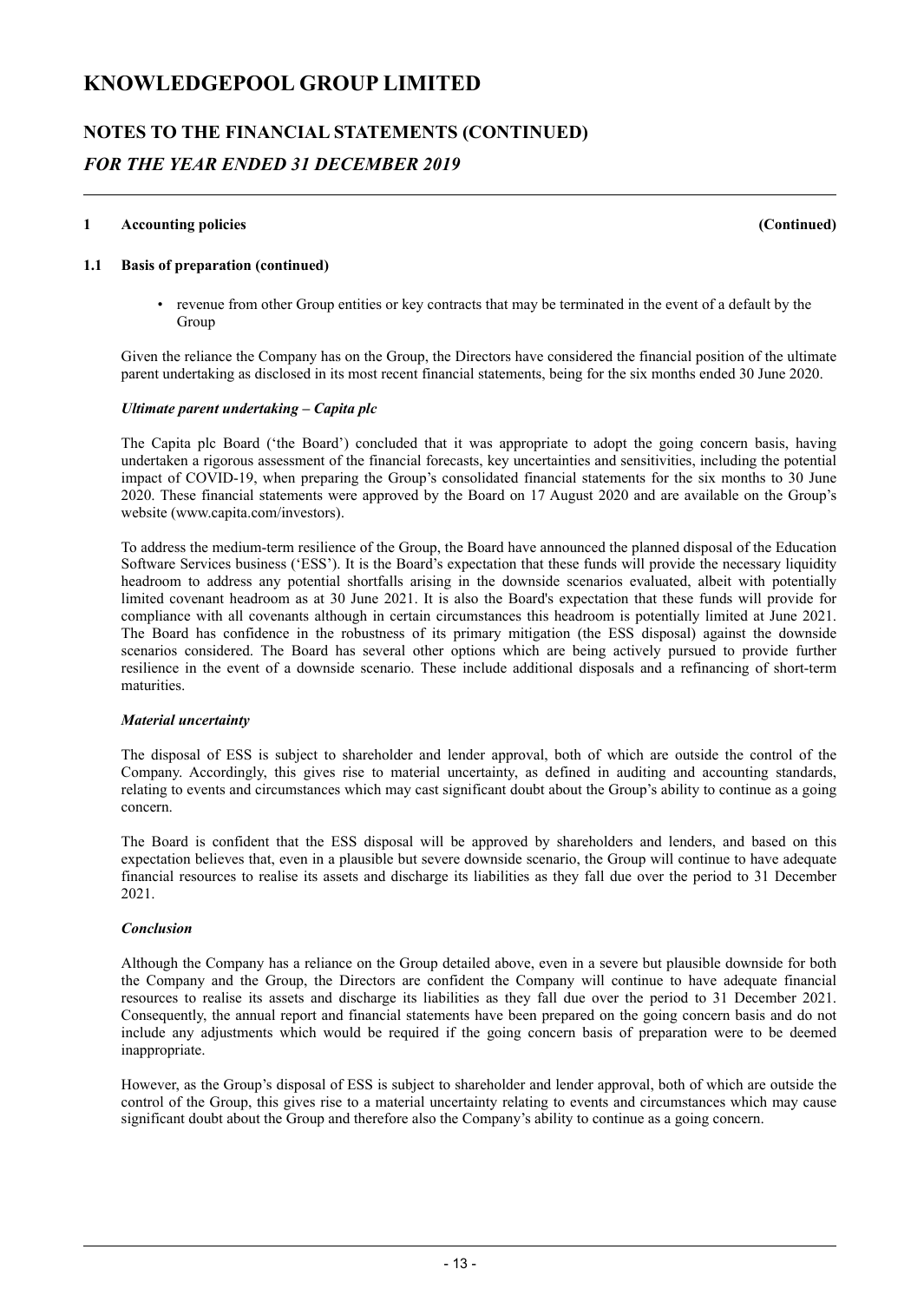## **NOTES TO THE FINANCIAL STATEMENTS (CONTINUED)** *FOR THE YEAR ENDED 31 DECEMBER 2019*

#### **1 Accounting policies (Continued)**

#### **1.2 Compliance with accounting standards**

The Company has applied FRS 101 – Reduced Disclosure Framework in the preparation of its financial statements. The Company has prepared and presented these financial statements by applying the recognition, measurement and disclosure requirements of International Financial Reporting Standards as adopted by the EU ("EU-IFRSs"), but made amendments, where necessary, in order to comply with The Companies Act 2006.

The Company's ultimate parent undertaking, Capita plc, includes the Company in its consolidated statements. The consolidated financial statements are prepared in accordance with International Financial Reporting Standards as adopted by the EU (EU-IFRS) and are available to the public and may be obtained from Capita plc's website on http:// investors.capita.com.

In these financial statements, the Company has applied the disclosure exemptions available under FRS 101 in respect of the following disclosures:

- A cash flow statement and related notes;<br>• Comparative period reconciliations for s
- Comparative period reconciliations for share capital, tangible fixed assets and intangible assets;
- Disclosures in respect of transactions with wholly owned subsidiaries;
- Disclosures in respect of capital management;
- The effects of new but not yet effective IFRS;<br>• Certain disclosures as required by IFRS 15:
- Certain disclosures as required by IFRS 15;
- Certain disclosures as required by IFRS 16 and<br>• Disclosures in respect of the compensation of k
- Disclosures in respect of the compensation of key management personnel.

As the consolidated financial statements of Capita plc include equivalent disclosures, the Company has also taken the disclosure exemptions under FRS 101 available in respect of the following disclosure:

- Certain disclosures required by IFRS 2 Share Based Payments in respect of Group settled share based payments;
- Certain disclosures required by IAS 36 Impairments of assets in respect of the impairment of goodwill and indefinite life intangible assets;
- Certain disclosures required by IFRS 3 Business Combinations in respect of business combinations undertaken by the Company, in the current and prior periods including the comparative period reconciliation for goodwill; and
- Certain disclosures required by IFRS 13 Fair Value Measurement and the disclosures required by IFRS 7 Financial Instrument Disclosures.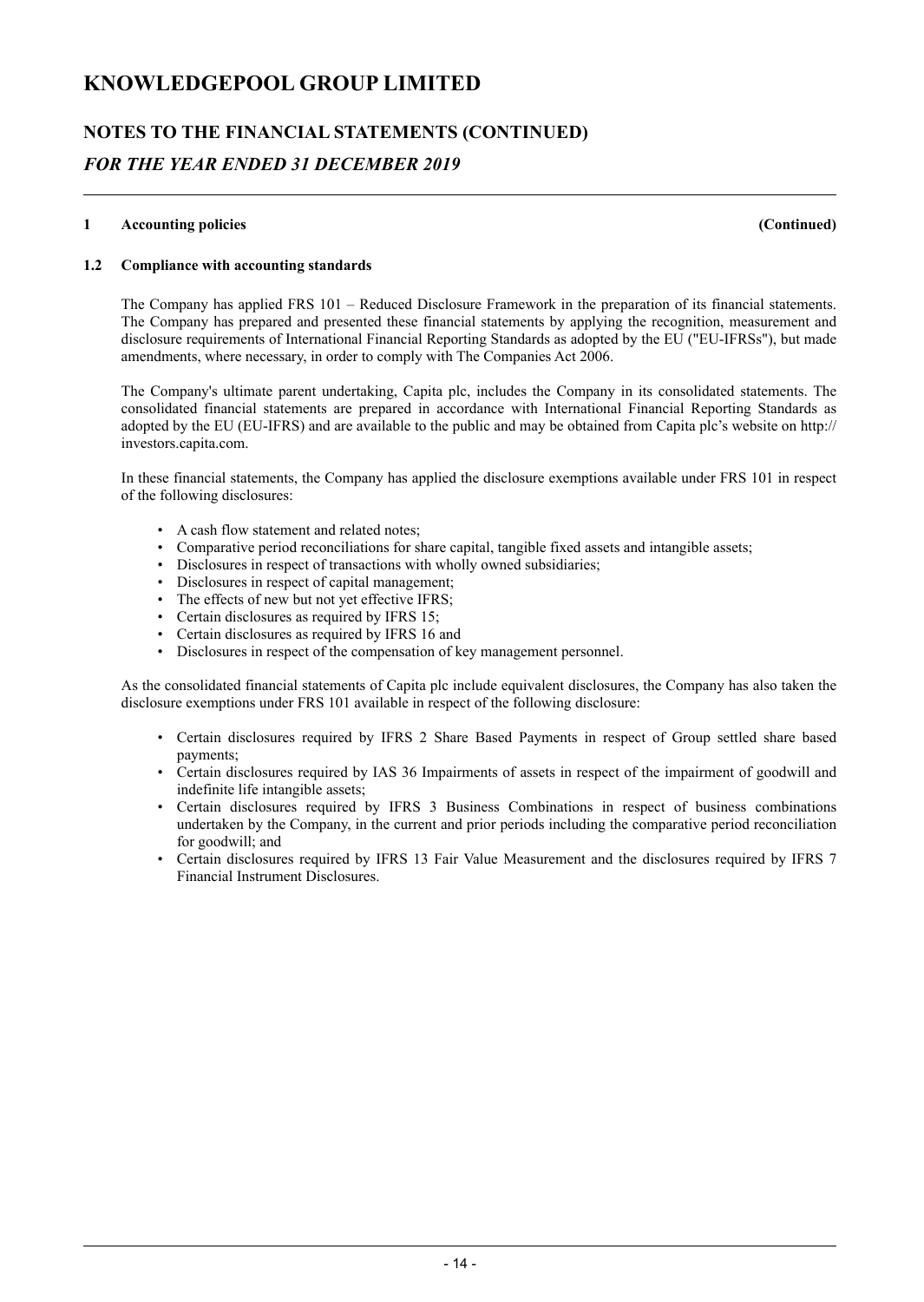# **NOTES TO THE FINANCIAL STATEMENTS (CONTINUED)** *FOR THE YEAR ENDED 31 DECEMBER 2019*

#### **1 Accounting policies (Continued)**

#### **1.3 Changes in accounting policies**

The accounting policies adopted are consistent with those of the previous financial year except for the adoption of IFRS 16 Leases. In addition, the Company has adopted the new amendments to standards and new IFRIC as detailed below:

#### *Initial adoption of IFRS 16 Leases*

IFRS 16 (effective 1 January 2019) replaces IAS 17 and sets out the principles for the recognition, measurement, presentation and disclosure of leases. The Company has taken advantage of the exemptions in IFRS 16 in respect of short term leases and therefore the adoption of the above changes have had no impact on the financial statements of the Company.

#### *IFRIC 23 Uncertainty over Income Tax Treatments*

IFRIC 23 (effective 1 January 2019) addresses the accounting for income taxes when tax treatments involve uncertainty that affects the application of IAS 12 Income Taxes. The Company has initially applied IFRIC 23 Uncertainty over Income Tax Treatments at 1 January 2019. The Company applies judgement in quantifying uncertainties over income tax treatments and has considered whether it should adjust its uncertain tax provisions in line with this new criteria. There is no impact on the Company's financial statements due to the application of IFRIC 23 (2018: £nil).

In addition, the Company has adopted the new amendments to standards detailed below but they do not have a material effect on the Company's financial statements:

| New amendments or interpretation                                                                              | <b>Effective date</b> |
|---------------------------------------------------------------------------------------------------------------|-----------------------|
| Prepayment features with negative compensation (Amendments to IFRS 9)                                         | 1 January 2019        |
| Long-term Interests in Associates and Joint Ventures (Amendments to IAS 28)                                   | 1 January 2019        |
| Plan amendment, curtailment or settlement (Amendments to IAS 19)                                              | 1 January 2019        |
| Annual improvements to IFRS Standards 2015-2017 cycle (Amendments to IFRS 3, IFRS)<br>[11, IAS 12 and IAS 23] | 1 January 2019        |

#### **1.4 Revenue recognition**

Revenue is earned within the United Kingdom.

The revenue and profits recognised in any period are based on the delivery of performance obligations and an assessment of when control is transferred to the customer.

Revenue is recognised either when the performance obligation in the contract has been performed (so 'point in time' recognition) or 'over time' as control of the performance obligation is transferred to the customer.

The Company enters into contracts which contain extension periods, where either the customer or both parties can choose to extend the contract or there is an automatic annual renewal, and/or termination clauses that could impact the actual duration of the contract. Judgement is applied to assess the impact that these clauses have when determining the appropriate contract term. The term of the contract impacts both the period over which revenue from performance obligations may be recognised and the period over which contract fulfilment assets and capitalised costs to obtain a contract are expensed.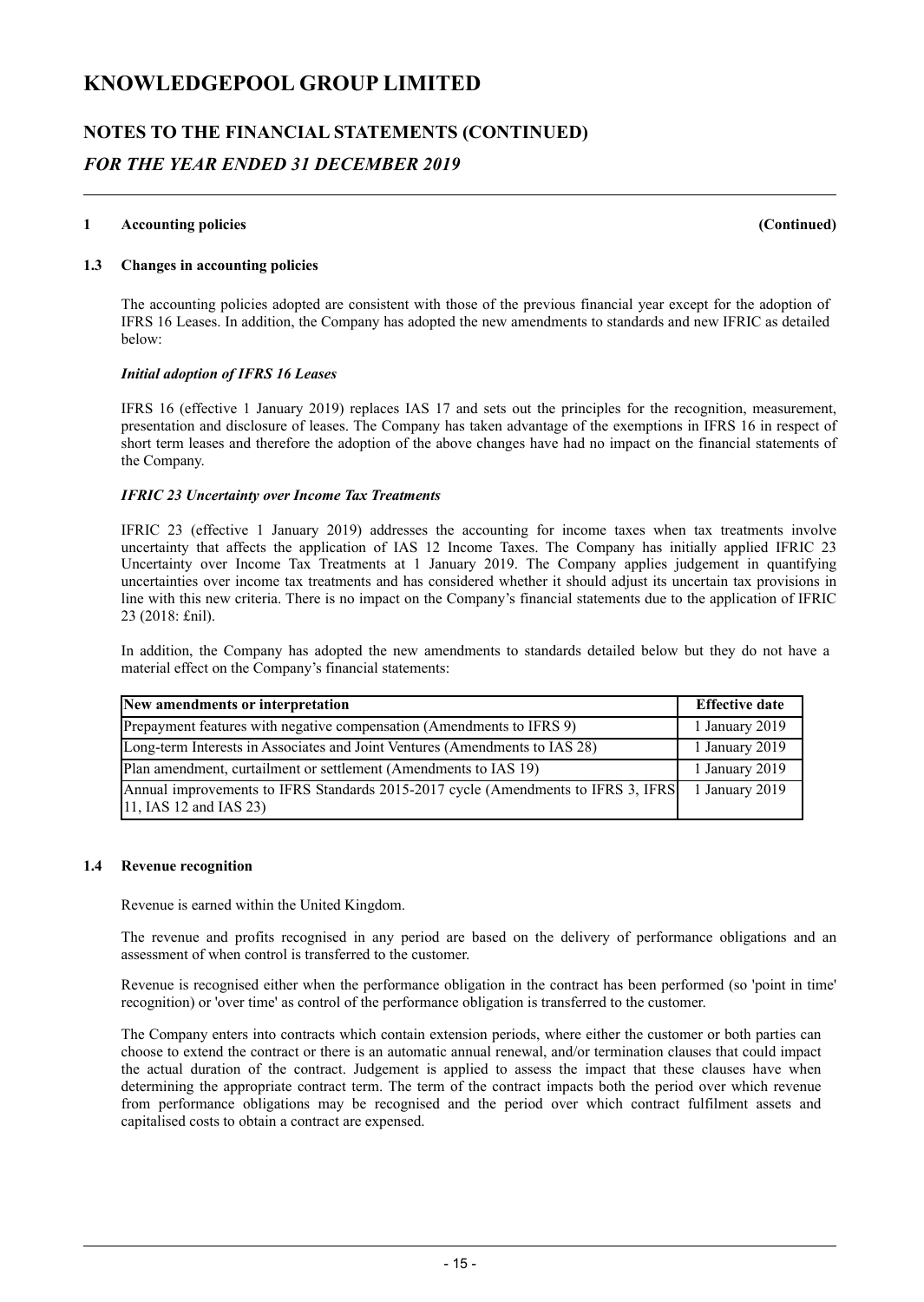## **NOTES TO THE FINANCIAL STATEMENTS (CONTINUED)** *FOR THE YEAR ENDED 31 DECEMBER 2019*

#### **1 Accounting policies (Continued)**

#### **1.4 Revenue recognition (continued)**

For contracts with multiple components to be delivered such as transformation, transitions and the delivery of outsourced services, management applies judgement to consider whether those promised goods and services are (i) distinct - to be accounted for as separate performance obligations; (ii) not distinct - to be combined with other promised goods or services until a bundle is identified that is distinct or (iii) part of a series of distinct goods and services that are substantially the same and have the same pattern of transfer to the customer.

The Company infrequently sells standard products with observable standalone prices due to the specialised services required by customers and therefore the Company applies judgement to determine an appropriate standalone selling price. More frequently, the Company sells a customer bespoke solution, and in these cases the Company typically uses the expected cost-plus margin or a contractually stated price approach to estimate the standalone selling price of each performance obligation.

If performance obligations in a contract do not meet the over-time criteria, the Company recognises revenue at a point in time.

#### *Deferred and accrued income*

The Company's customer contracts include a range of payment schedules dependent upon the nature and type of goods and services being provided. These payment schedules may include performance-based payments or progress payments as well as regular monthly or quarterly payments for ongoing service delivery.

Where payments made are greater than the revenue recognised at the period end date, the Company recognises a deferred income contract liability for this difference. Where payments made are less than the revenue recognised at the period end date, the Company recognises an accrued income contract asset for this difference.

At each reporting date, the Company assesses whether there is any indication that accrued income assets may be impaired by considering whether the revenue remains highly probable that no revenue reversal will occur. Where an indicator of impairment exists, the Company makes a formal estimate of the asset's recoverable amount. Where the carrying amount of an asset exceeds its recoverable amount, the asset is considered impaired and is written down to its recoverable amount.

#### **1.5 Property, plant and equipment**

Property, plant and equipment are stated at cost less depreciation. Depreciation is provided at rates calculated to write off the cost less estimated residual value of each asset over its expected useful life, as follows:

Computer equipment 3 - 5 years

#### **1.6 Goodwill**

Goodwill is stated at cost less accumulated impairment losses. It is not amortised but is tested annually for impairment which is in accordance with FRS 101.A2.8. This is not in accordance with the Large and Medium-sized Companies and Group (Accounts and Reports) Regulations 2008 which requires that all goodwill be amortised. The Directors consider that this would fail to give a true and fair view of the profit for the period and that the economic measure of performance in any period is properly made by reference only to any impairment that may have arisen. It is not practicable to quantify the effect on the financial statements of this departure.

#### **1.7 Leasing**

Rentals payable under leases for which the short term leases exemption in IFRS 16 has been taken are charged against income on a straightline basis over the lease term.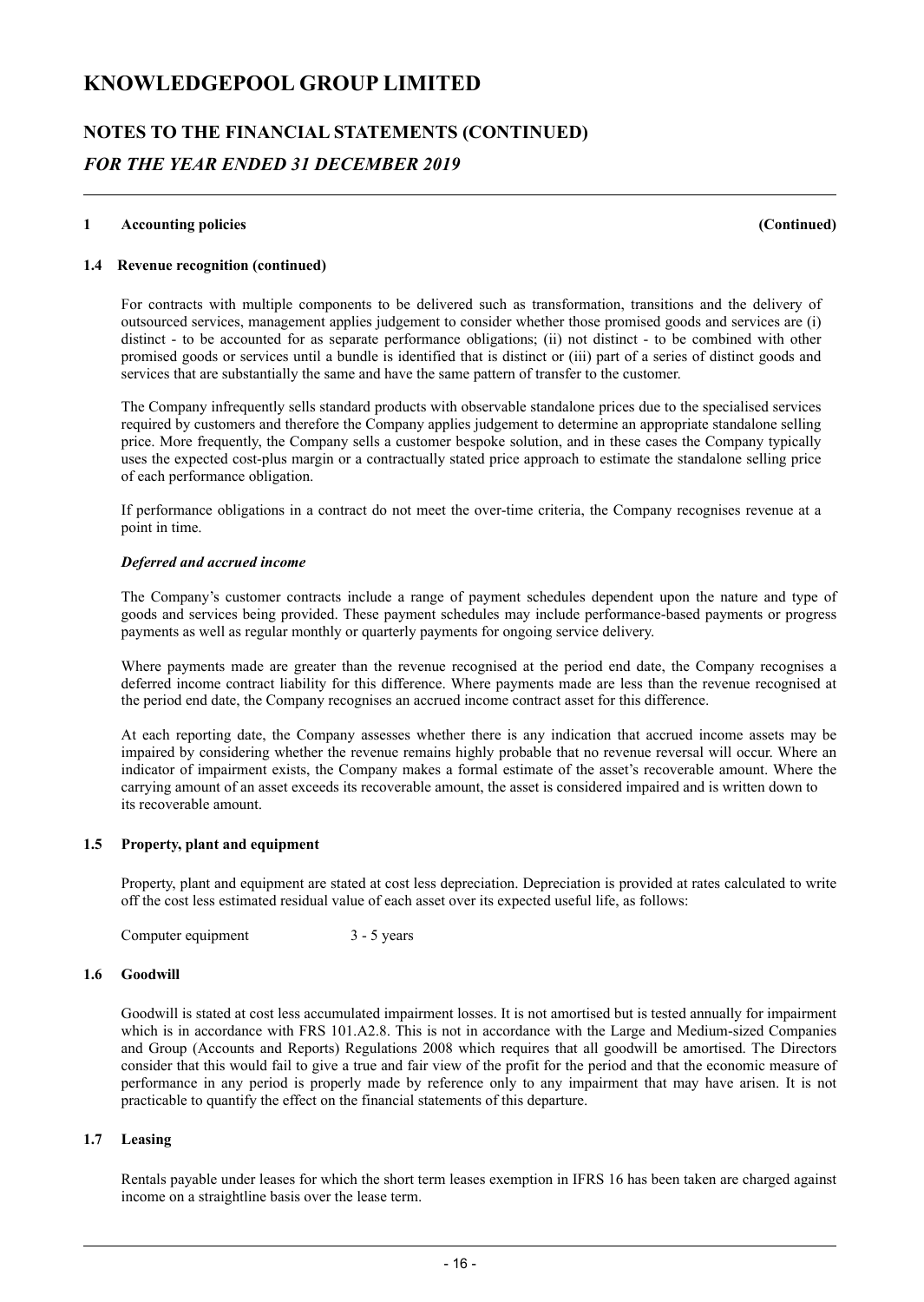# **NOTES TO THE FINANCIAL STATEMENTS (CONTINUED)** *FOR THE YEAR ENDED 31 DECEMBER 2019*

#### **1 Accounting policies (Continued)**

#### **1.8 Taxation**

Tax on the profit or loss for the year comprises current and deferred tax. Tax is recognised in the income statement except to the extent that it relates to items recognised directly in equity or other comprehensive income.

Current tax is the expected tax payable or receivable on the taxable income or loss for the year, using tax rates enacted or substantively enacted at the balance sheet date, and any adjustment to tax payable in respect of previous years.

Deferred tax is provided, using the liability method, on all temporary differences at the balance sheet date between the tax bases of assets and liabilities and their carrying amounts for financial reporting purposes.

Deferred tax liabilities are recognised for all taxable temporary differences:

- except where the deferred tax liability arises from the initial recognition of goodwill;
- except where the deferred tax liability arises from the initial recognition of an asset or liability in a transaction that is not a business combination and, at the time of the transaction, affects neither the accounting profit nor taxable profit or loss; and
- in respect of taxable temporary differences associated with investments in subsidiaries, associates and interests in joint ventures, except where the timing of the reversal of the temporary differences can be controlled and it is probable that the temporary differences will not reverse in the foreseeable future.

Deferred tax assets are recognised for all deductible temporary differences, carry-forward of unused tax assets and unused tax losses, to the extent that it is probable that taxable profit will be available against which the deductible temporary differences and the carry-forward of unused tax assets and unused tax losses can be utilised, except where the deferred income tax asset relating to the deductible temporary difference arises from the initial recognition of an asset or liability in a transaction that is not a business combination and, at the time of the transaction, affects neither the accounting profit nor taxable profit or loss.

The carrying amount of deferred tax assets is reviewed at each balance sheet date and reduced to the extent that it is no longer probable that sufficient taxable profit will be available to allow all or part of the deferred income tax asset to be utilised.

Deferred tax assets and liabilities are measured at the tax rates that are expected to apply to the year when the asset is realised or the liability is settled, based on tax rates (and tax laws) that have been enacted or substantively enacted at the balance sheet date.

#### **1.9 Pensions**

The Company participates in defined contribution pension schemes and contributions are charged to the income statement in the year in which they are due. These pension schemes are funded and the payment of contributions are made to separately administered trust funds. The assets of the pension schemes are held separately from the Company.

The Company remits monthly pension contributions to Capita Business Services Limited, a fellow subsidiary undertaking of Capita plc, which pays the Group liability centrally. Any unpaid pension contributions at the year end have been accrued in the accounts of that company.

#### **1.10 Foreign exchange**

Monetary assets and liabilities denominated in foreign currencies are translated into sterling at the rates of exchange ruling at the balance sheet date. Transactions in foreign currencies are recorded at the rate ruling at the date of the transaction. All differences are taken to profit and loss account.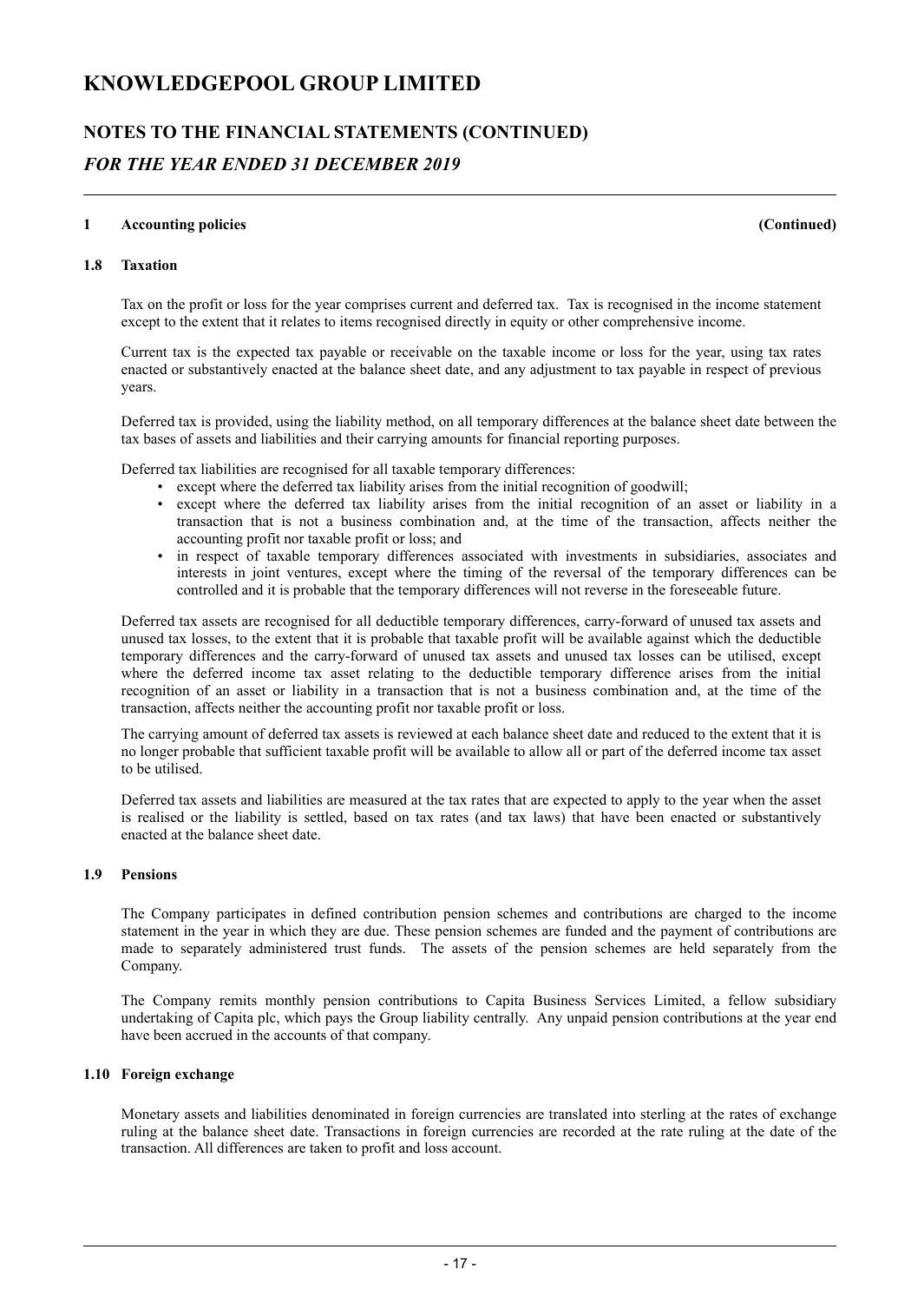# **NOTES TO THE FINANCIAL STATEMENTS (CONTINUED)** *FOR THE YEAR ENDED 31 DECEMBER 2019*

#### **1 Accounting policies (Continued)**

#### **1.11 Financial instruments**

#### *Investments and other financial assets*

#### *Classification*

The Company classifies its financial assets in the following measurement categories:

- those to be measured subsequently at fair value (either through OCI or through profit or loss); and
- those to be measured at amortised cost.

The classification depends on the Company's business model for managing the financial assets and the contractual terms of the cash flows.

#### *Recognition and derecognition*

Regular way purchases and sales of financial assets are recognised on trade date (that is, the date on which the Company commits to purchase or sell the asset). Financial assets are derecognised when the rights to receive cash flows from the financial assets have expired or have been transferred and the Company has transferred substantially all the risks and rewards of ownership.

#### *Measurement*

At initial recognition, the Company measures a financial asset at its fair value plus, in the case of a financial asset not at fair value through profit or loss (FVPL), transaction costs that are directly attributable to the acquisition of the financial asset. Transaction costs of financial assets carried at FVPL are expensed in profit or loss.

#### *Impairment*

The Company assesses, on a forward-looking basis, the expected credit losses associated its debt instruments carried at amortised cost and FVOCI. The impairment methodology applied depends on whether there has been a significant increase in credit risk. For trade receivables, the Company applies the simplified approach permitted by IFRS 9, resulting in trade receivables recognized and carried at original invoice amount less an allowance for any uncollectible amounts based on expected credit losses.

#### *Trade and other receivables*

The Company assesses on a forward looking basis the expected credit losses associated with its receivables carried at amortised cost. The impairment methodology applied depends on whether there has been a significant increase in credit risk. For trade receivables, the Company applies the simplified approach permitted by IFRS 9, resulting in trade receivables recognised and carried at original invoice amount less an allowance for any uncollectible amounts based on expected credit losses.

#### *Trade and other payables*

Trade and other payables are recognised initially at fair value. Subsequent to initial recognition they are measured at amortised cost using the effective interest method.

#### *Cash and cash equivalents*

Cash and short-term deposits in the balance sheet comprise cash at bank and in hand and short-term deposits with an original maturity of 3 months or less. Bank overdrafts are shown within current financial liabilities.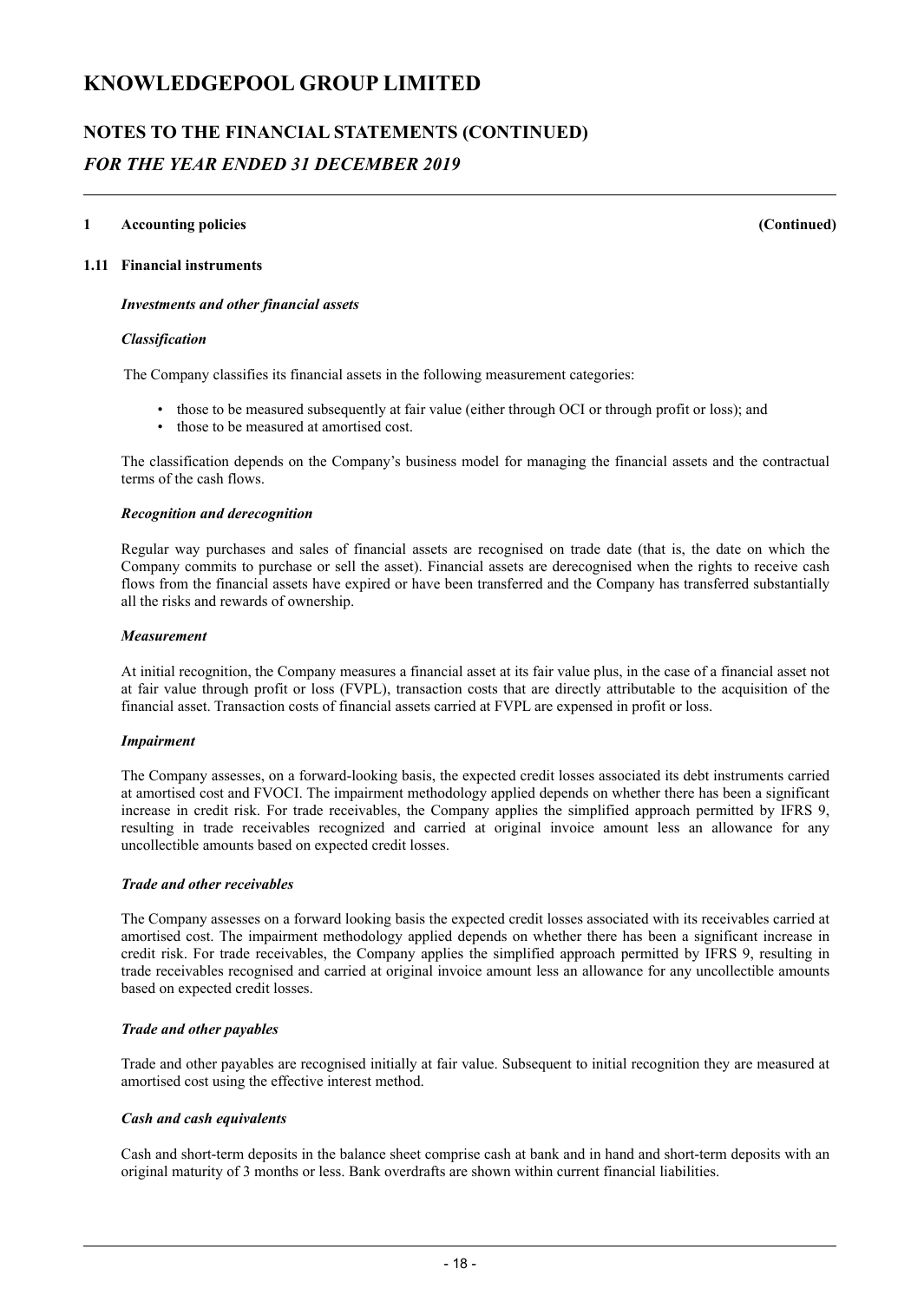## **NOTES TO THE FINANCIAL STATEMENTS (CONTINUED)** *FOR THE YEAR ENDED 31 DECEMBER 2019*

#### **1 Accounting policies (Continued)**

#### **1.12 Impairment of non-financial assets**

At each reporting date, the Company assesses whether there is any indication that an asset may be impaired. Where an indicator of impairment exists, the Company makes a formal estimate of the asset's recoverable amount. Where the carrying amount of an asset exceeds its recoverable amount, the asset is considered impaired and is written down to its recoverable amount. The recoverable amount is the higher of an asset's or cash-generating unit's fair value less costs to sell and its value in use is determined by discounting the expected future cash flows at a pre-tax rate that reflects risks specific to the liability.

#### **1.13 Provisions**

Provisions are recognised when the Company has a present obligation (legal or constructive) as a result of a past event and it is probable that an outflow of resources embodying economic benefits will be required to settle the obligation and a reliable estimate can be made of the amount of the obligation. Where the Company expects some or all of a provision to be reimbursed, for example under an insurance contract, the reimbursement is recognised as a separate asset but only when recovery is virtually certain. The expense relating to any provision is presented in the income statement net of any reimbursement.

If the effect of the time value of money is material, provisions are determined by discounting the expected future cash flows at a pre-tax rate that reflects current market assessments of the time value of money and, where appropriate, the risks specific to the liability. Where discounting is used, the increase in the provision due to the passage of time is recognised as a borrowing cost. The Company provides, on a discounted basis, for the future rent expense and related cost of leasehold property (net of estimated sub-lease income) where the space is vacant or currently not planned to be used for ongoing operations.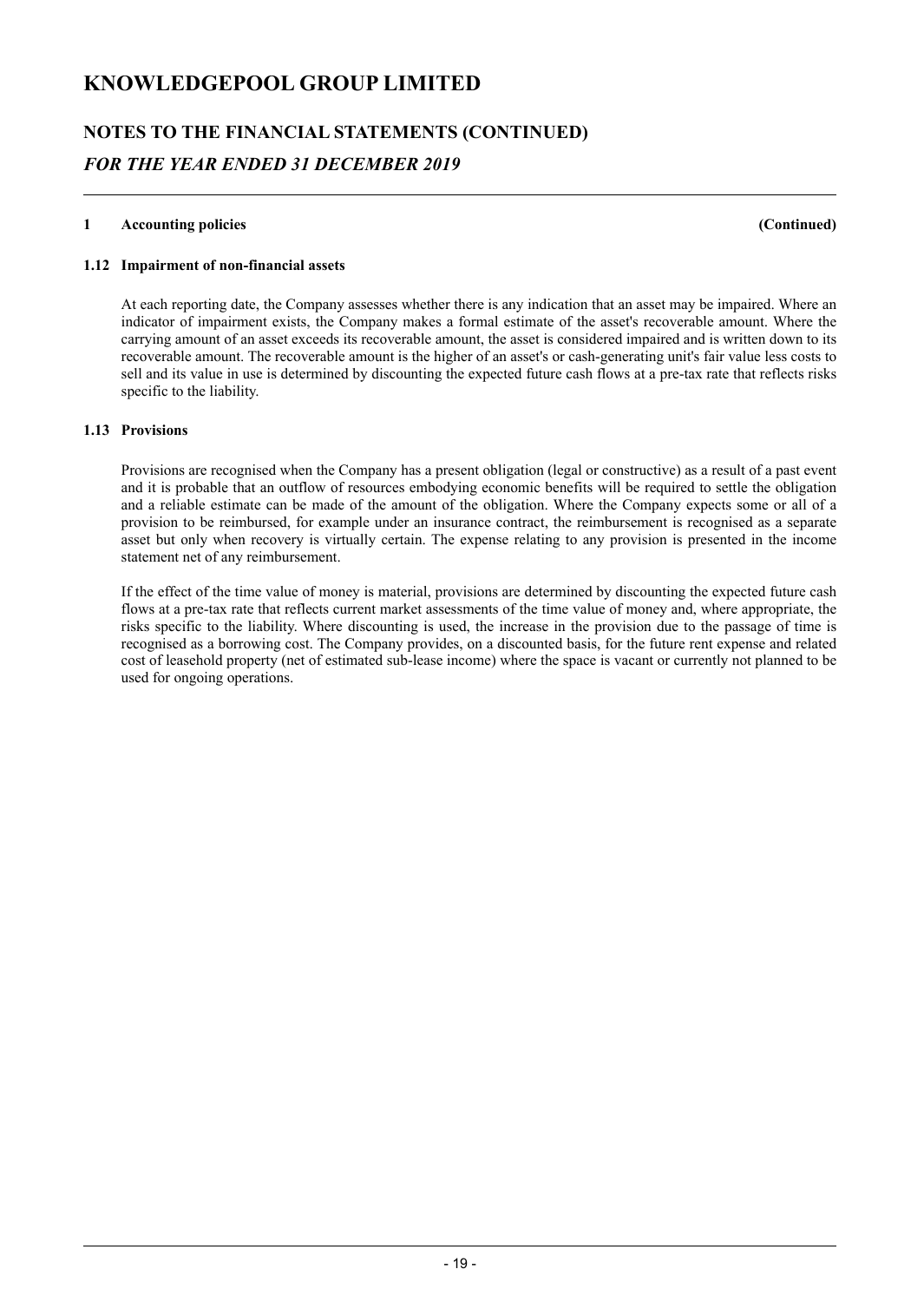## **NOTES TO THE FINANCIAL STATEMENTS (CONTINUED)** *FOR THE YEAR ENDED 31 DECEMBER 2019*

#### **2 Significant accounting judgements, estimates and assumptions**

The preparation of financial statements in conformity with generally accepted accounting principles requires the Directors to make judgements and assumptions that affect the reported amounts of assets and liabilities and disclosure of contingencies at the date of the financial statements and the reported income and expense during the reported periods. Although these judgements and assumptions are based on the Directors' best knowledge of the amount, events or actions, actual results may differ from these estimates.

The key sources of estimation uncertainty that have a significant risk of causing material adjustment to the carrying amounts of assets and liabilities within the next financial year are the measurement of revenue and profit recognition on certain contractual arrangements.

#### **3 Revenue**

|   |                                                                     | 2019   | 2018                     |
|---|---------------------------------------------------------------------|--------|--------------------------|
|   |                                                                     | £'000  | £'000                    |
|   | Revenue analysed by geographical market                             |        |                          |
|   | United Kingdom                                                      | 52,033 | 55,656                   |
|   |                                                                     |        |                          |
|   |                                                                     | 52,033 | 55,656                   |
|   |                                                                     |        |                          |
| 4 | <b>Profit for the year</b>                                          |        |                          |
|   |                                                                     | 2019   | 2018                     |
|   |                                                                     | £'000  | £'000                    |
|   | Profit for the year is stated after charging/(crediting):           |        |                          |
|   | Net foreign exchange (gains)/losses                                 | (254)  | 18                       |
|   | Depreciation of property, plant and equipment                       | 83     | 109                      |
|   | Amortisation of intangible assets                                   | 11     | 120                      |
|   | Contract fulfilment asset utilisation, impairment and derecognition | 40     | $\overline{\phantom{a}}$ |
|   | Lease rentals - plant and machinery                                 | 53     | 144                      |
|   |                                                                     |        |                          |

Audit fees are borne by the ultimate parent undertaking, Capita plc. The audit fee for the current period was £22,042 (2018: £21,400). The Company has taken advantage of the exemption provided by regulations 6(2)(b) of The Companies (Disclosure of Auditor Remuneration and Liability Limitation Agreements) Regulations 2008 not to provide information in respect of fees for other (non-audit) services as this information is required to be given in the Company accounts of the ultimate parent undertaking, which it is required to prepare in accordance with the Companies Act 2006.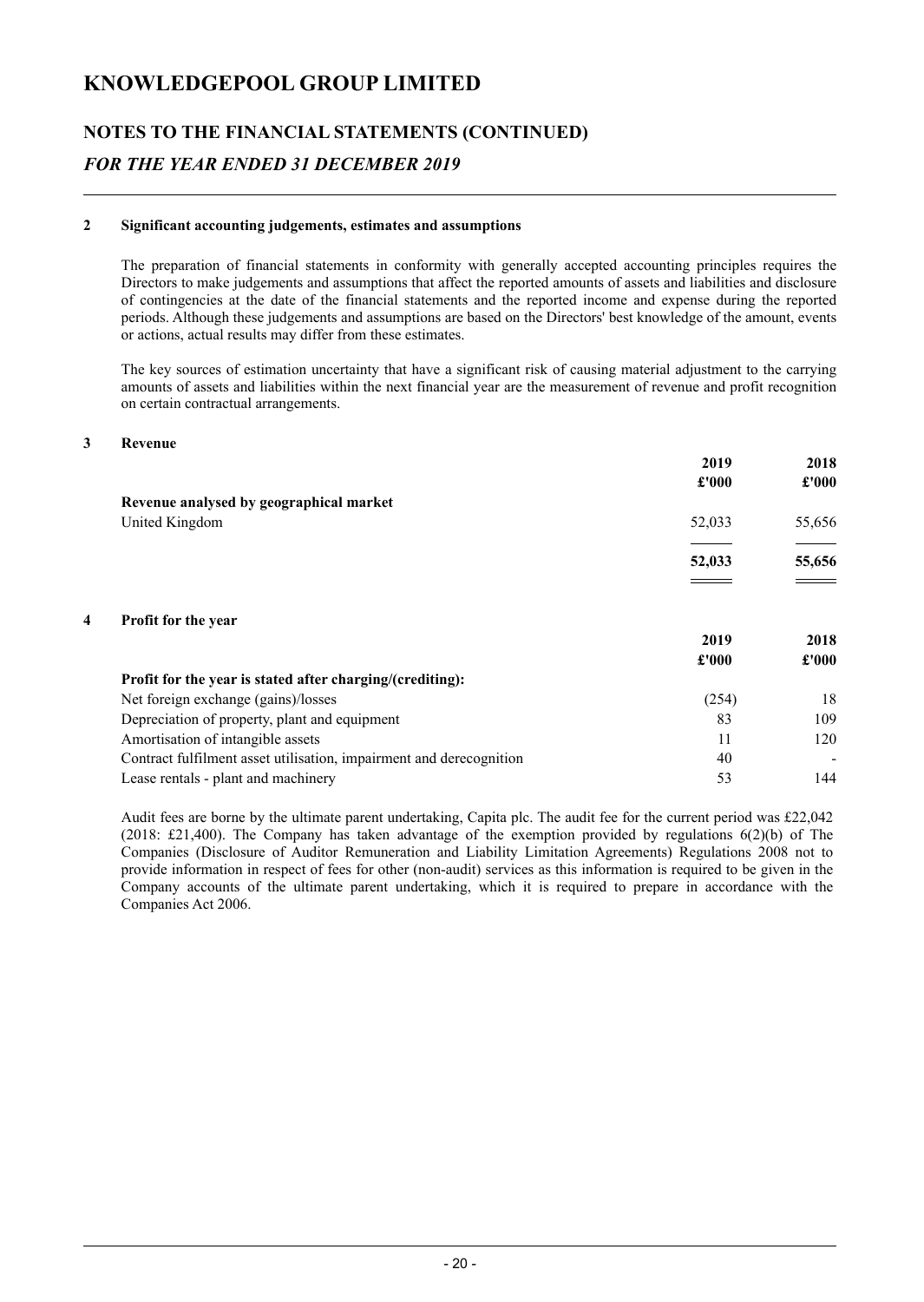## **NOTES TO THE FINANCIAL STATEMENTS** *FOR THE YEAR ENDED 31 DECEMBER 2019*

#### **5 Income tax**

The major components of income tax expense for the years ended 31 December 2019 and 2018 are:

|                                                            | 2019<br>£'000 | 2018<br>£'000 |
|------------------------------------------------------------|---------------|---------------|
| <b>Current tax</b>                                         |               |               |
| UK Corporation tax                                         | 703           | (53)          |
| Adjustments in respect of prior periods                    | 23            | (58)          |
|                                                            |               |               |
|                                                            | 726           | (111)         |
|                                                            |               |               |
| Deferred tax                                               |               |               |
| Origination and reversal of temporary differences          | (14)          | (13)          |
| Adjustment in respect of prior periods                     | (7)           |               |
|                                                            | (21)          | (13)          |
|                                                            |               |               |
|                                                            |               |               |
| Total tax charge/(credit) reported in the income statement | 705           | (124)         |

The reconciliation between tax charge/(credit) and the accounting profit multiplied by the UK corporation tax rate for the years ended 31 December 2019 and 2018 is as follows:

|                                                                                                             | 2019<br>£'000 | 2018<br>£'000 |
|-------------------------------------------------------------------------------------------------------------|---------------|---------------|
| Profit/(loss) before taxation                                                                               | 3,611         | (353)         |
| Profit/(loss) before taxation multiplied by standard rate of corporation tax in the<br>UK of 19% (2018:19%) | 686           | (67)          |
| Taxation impact of factors affecting tax charge:                                                            |               |               |
| Expenses not deductible for tax purposes                                                                    |               |               |
| Impact of changes in statutory tax rates                                                                    | 2             |               |
| Adjustments in respect of current income tax of prior periods                                               | 23            | (58)          |
| Adjustments in respect of deferred income tax of prior periods                                              | (7)           |               |
| Total adjustments                                                                                           | 19            | (57)          |
| Total tax charge/(credit) reported in the income statement                                                  | 705           | (124)         |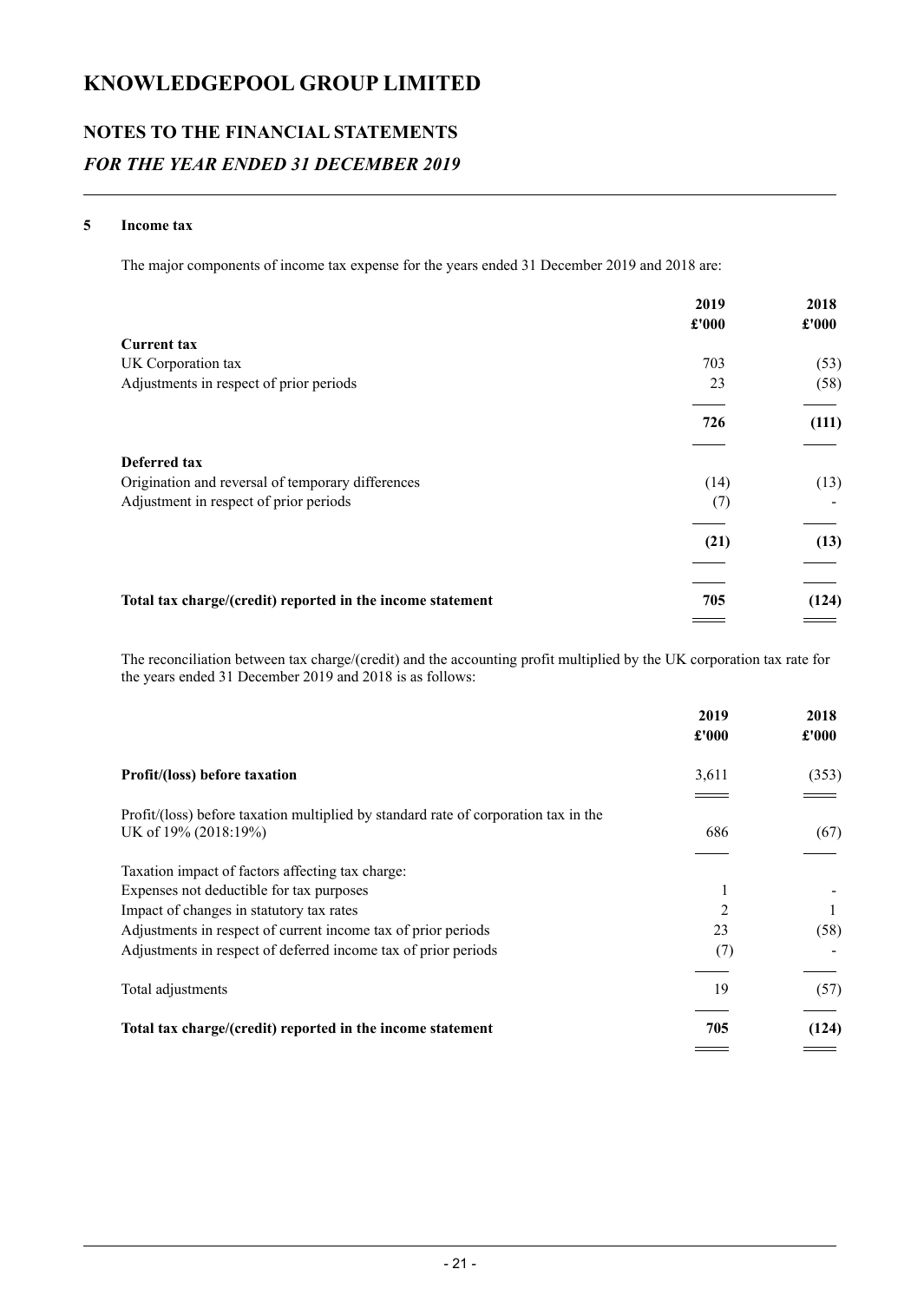## **NOTES TO THE FINANCIAL STATEMENTS (CONTINUED)** *FOR THE YEAR ENDED 31 DECEMBER 2019*

| <b>Income tax</b>                   |                      |                          |       | (Continued)              |
|-------------------------------------|----------------------|--------------------------|-------|--------------------------|
|                                     | <b>Balance sheet</b> |                          |       | <b>Income statement</b>  |
|                                     | 2019                 | 2018                     | 2019  | 2018                     |
|                                     | £'000                | £'000                    | £'000 | £'000                    |
| Deferred tax assets                 |                      |                          |       |                          |
| Accelerated capital allowances      | (71)                 | (60)                     | (11)  | (13)                     |
| Other short term timing differences | (10)                 | $\overline{\phantom{a}}$ | (10)  | $\overline{\phantom{a}}$ |
|                                     |                      |                          |       |                          |
| Net deferred tax (asset)            | (81)                 | (60)                     |       |                          |
| Deferred tax charge/(credit)        |                      |                          | (21)  | (13)                     |
|                                     |                      |                          |       |                          |

A reduction in the UK corporation tax rate from 19% to 17% (effective from 1 April 2020) was substantively enacted on 6 September 2016, and the UK deferred tax asset/(liability) as at 31 December 2019 has been calculated based on this rate. On the 11 March 2020 Budget it was announced that the UK tax rate will remain at the current 19% and not reduce to 17% from 1 April 2020.

This will have a consequential effect on the company's future tax charge. If this rate change had been substantively enacted at the current balance sheet date the deferred tax asset would have increased by £9,563.

#### **6 Property, plant and equipment**

|                             | Computer equipment<br>$\pounds 000$ |
|-----------------------------|-------------------------------------|
| Cost                        |                                     |
| At 1 January 2019           | 404                                 |
| Additions                   | 16                                  |
| Intragroup transfer         | (8)                                 |
| Asset retirement            | (43)                                |
| At 31 December 2019         | 369                                 |
| Depreciation and impairment |                                     |
| At 1 January 2019           | 210                                 |
| Intragroup transfer         | (2)                                 |
| Charge for the year         | 83                                  |
| Asset retirement            | (43)                                |
| At 31 December 2019         | 248                                 |
| Net book value              |                                     |
| At 31 December 2018         | 194                                 |
|                             |                                     |
| At 31 December 2019         | 121                                 |
|                             |                                     |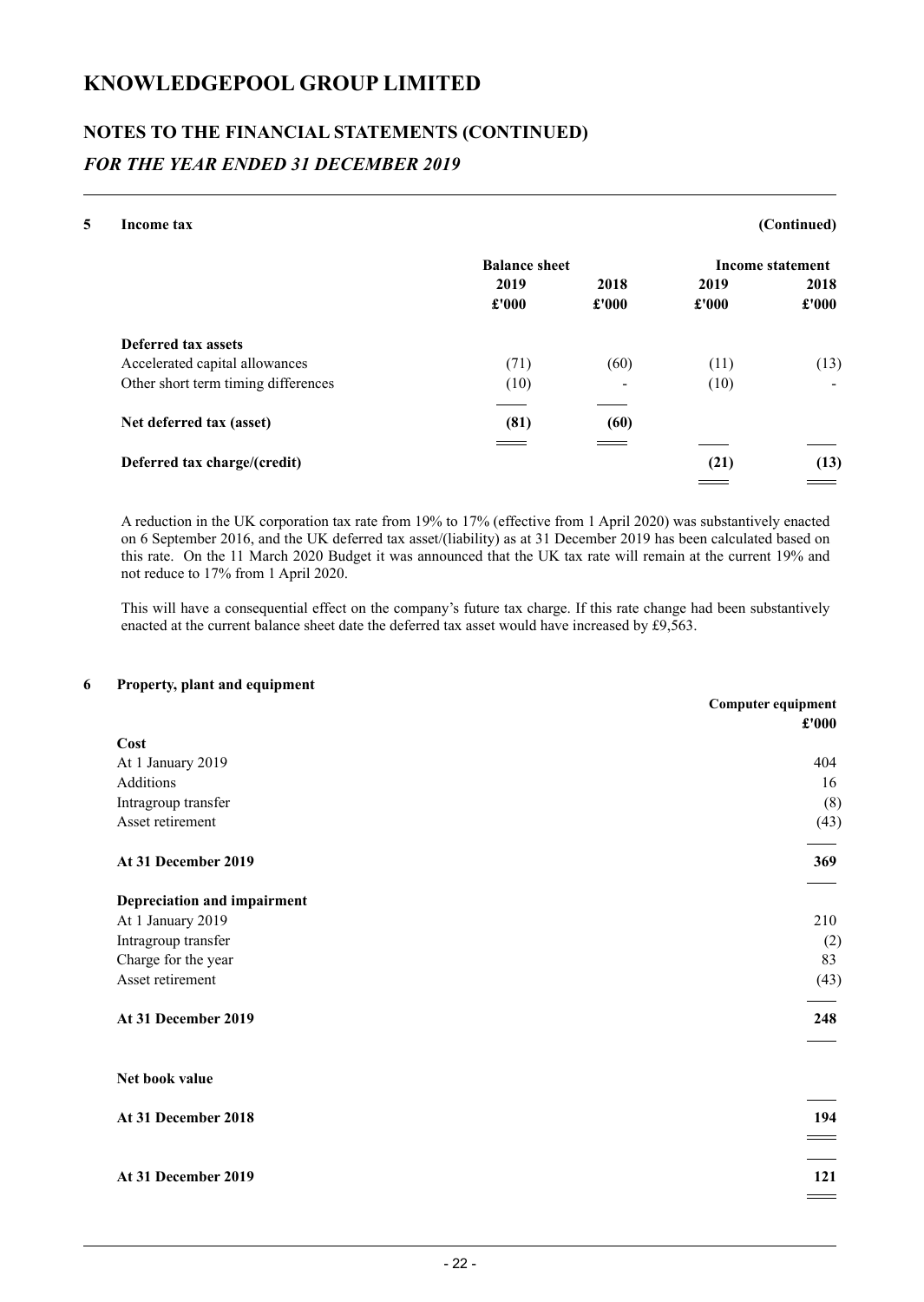# **NOTES TO THE FINANCIAL STATEMENTS (CONTINUED)** *FOR THE YEAR ENDED 31 DECEMBER 2019*

#### **7 Intangible assets**

|                             | Development<br><b>Costs</b> | Goodwill | <b>Total</b> |
|-----------------------------|-----------------------------|----------|--------------|
|                             | £'000                       | £'000    | £'000        |
| Cost                        |                             |          |              |
| At 1 January 2019           |                             | 4,605    | 4,605        |
| Additions                   | 193                         |          | 193          |
| Intragroup transfer         | (182)                       |          | (182)        |
| Asset retirement            | (11)                        |          | (11)         |
| At 31 December 2019         |                             | 4,605    | 4,605        |
|                             |                             |          |              |
| Amortisation and impairment |                             |          |              |
| At 1 January 2019           |                             | 2,517    | 2,517        |
| Amortisation                | 11                          |          | 11           |
| Asset retirement            | (11)                        |          | (11)         |
| At 31 December 2019         |                             | 2,517    | 2,517        |
| Net book value              |                             |          |              |
|                             |                             |          |              |
| At 31 December 2018         |                             | 2,088    | 2,088        |
|                             |                             |          |              |
|                             |                             |          |              |
| At 31 December 2019         |                             | 2,088    | 2,088        |
|                             |                             |          |              |

#### **8 Contract fulfilment assets**

|                                  | $\pounds 000$ |
|----------------------------------|---------------|
| As at 1 January 2018 - unaudited |               |
| Additions                        | 150           |
|                                  |               |
| As at 31 December 2018           | 150           |
| Additions                        |               |
| Utilised during the year         | (40)          |
| At at 31 December 2019           | <b>110</b>    |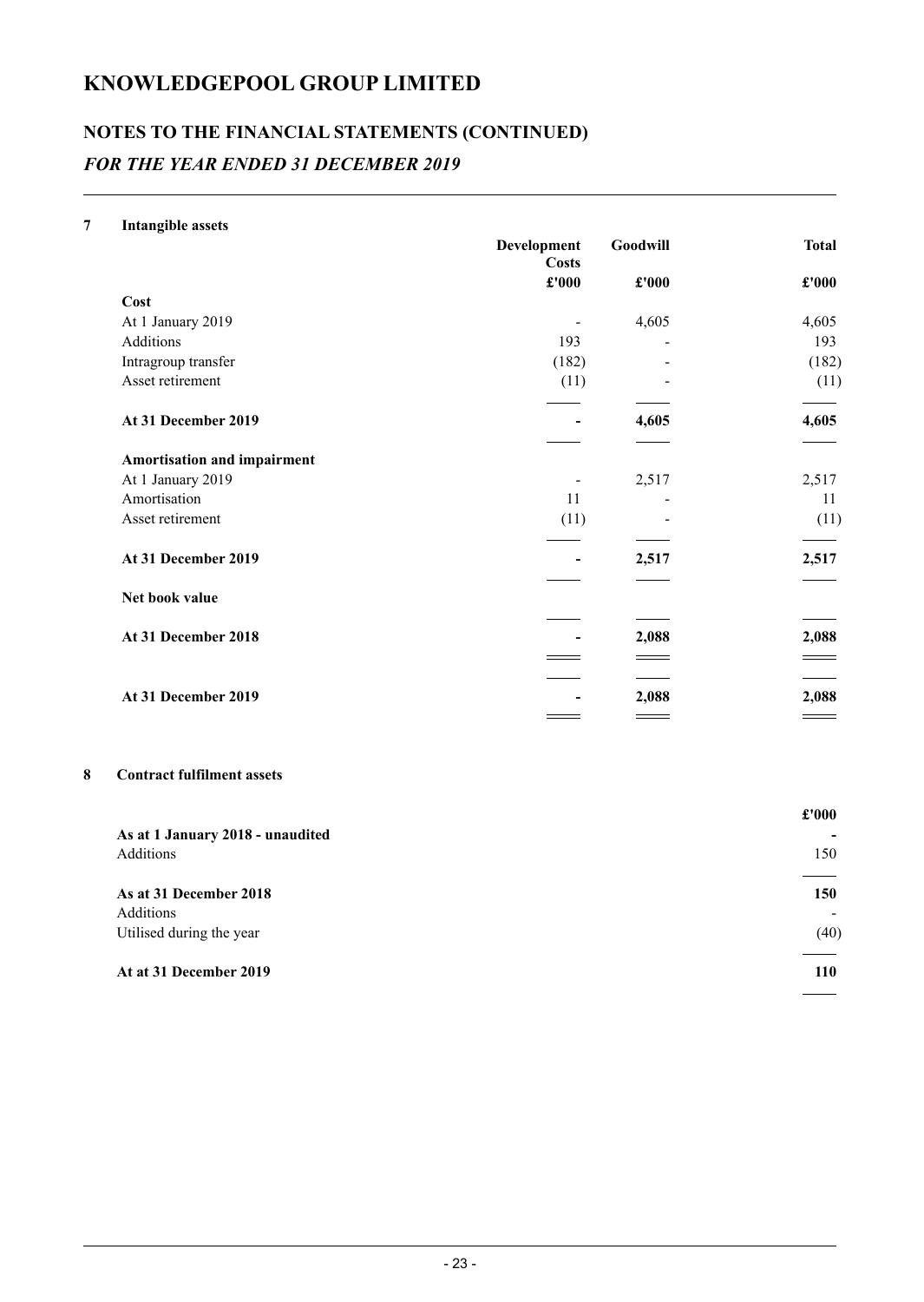## **NOTES TO THE FINANCIAL STATEMENTS** *FOR THE YEAR ENDED 31 DECEMBER 2019*

#### **9 Trade and other receivables**

|    |                                                            | 2019           | 2018                 |
|----|------------------------------------------------------------|----------------|----------------------|
|    |                                                            | $\pounds 000$  | $\pmb{\pounds}$ '000 |
|    | Trade receivables                                          | 5,168          | 4,768                |
|    | Other receivables                                          |                | 43                   |
|    | Accrued income                                             | 1,858          | 1,322                |
|    | Prepayments                                                | 46             | 243                  |
|    | Amounts due from parent and fellow subsidiary undertakings | 15,989         | 12,545               |
|    |                                                            | 23,061         | 18,921               |
| 10 | Cash                                                       |                |                      |
|    |                                                            | 2019           | 2018                 |
|    |                                                            | $\pounds 000$  | $\pounds$ '000       |
|    | Cash at bank and in hand                                   | 51             | 239                  |
|    |                                                            | 51             | 239                  |
|    |                                                            |                |                      |
| 11 | Trade and other payables                                   | 2019           | 2018                 |
|    |                                                            | $\pounds 000$  | $\pounds$ '000       |
|    | Trade payables                                             | 8,992          | 9,491                |
|    | Other payables                                             | 9              | $\overline{9}$       |
|    | Other taxes and social security                            | 2,084          | 3,098                |
|    | Accruals                                                   | $\overline{4}$ | 369                  |
|    | Amounts due to parent and fellow subsidiary undertakings   | 1,765          | 855                  |
|    |                                                            | 12,854         | 13,822<br>-          |
| 12 | <b>Deferred</b> income                                     |                |                      |
|    |                                                            | 2019           | 2018                 |
|    |                                                            | $\pounds 000$  | $\pounds$ '000       |
|    | Current<br>Deferred income                                 |                |                      |
|    |                                                            | 2,380          | 1,253                |
|    |                                                            | 2,380          | 1,253                |
| 13 | <b>Financial liabilities</b>                               |                |                      |
|    |                                                            | 2019           | 2018                 |
|    |                                                            | $\pounds$ '000 | $\pounds$ '000       |
|    | Overdrafts                                                 | 207            |                      |
|    |                                                            | 207            | ۰                    |

 $\equiv$ 

÷.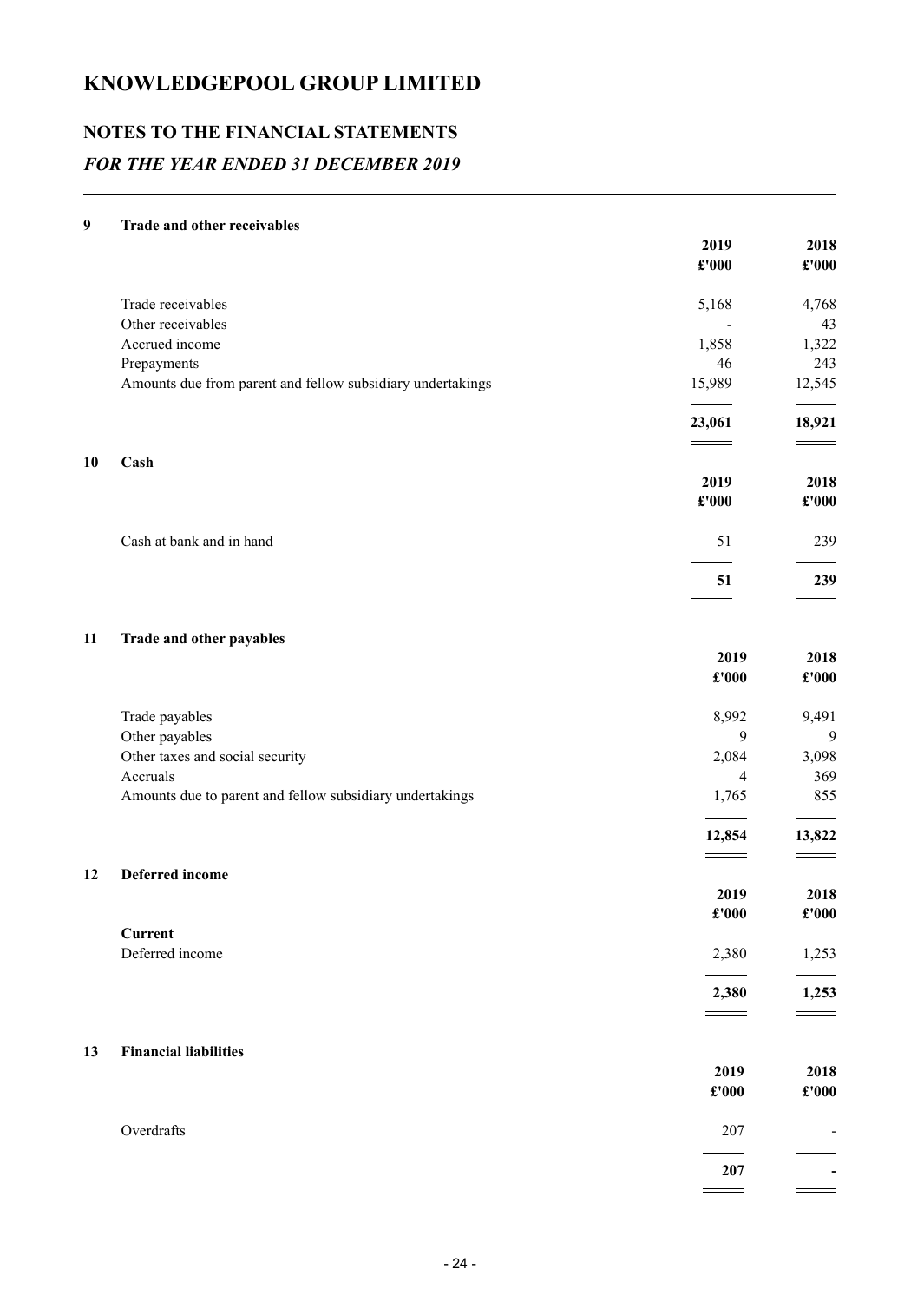## **NOTES TO THE FINANCIAL STATEMENTS (CONTINUED)** *FOR THE YEAR ENDED 31 DECEMBER 2019*

#### **14 Pensions**

The total costs charged to income in respect of defined contribution plans is £73,000 (2018: £115,000).

#### **15 Issued share capital**

|                                    | 2019           | 2018           | 2019  | 2018  |
|------------------------------------|----------------|----------------|-------|-------|
|                                    | <b>Numbers</b> | <b>Numbers</b> | £'000 | £'000 |
| Allotted, called up and fully paid |                |                |       |       |
| Ordinary shares of £1 each         |                |                |       |       |
| At 1 January                       | 510,640        | 510,640        | 511   | 511   |
| At 31 December                     | 510,640        | 510,640        | 511   | 511   |
|                                    |                |                |       |       |

#### **16 Directors' remuneration**

The Directors have not provided qualifying services to the Company and are paid by other companies within the Capita Group. Such remuneration has not been allocated to the Company. In addition to the above, the Directors of the Company were reimbursed for the expenses incurred by them whilst performing business responsibilities.

#### **17 Employees**

The average monthly number of employees (including non-executive directors) were:

|                                         | 2019<br><b>Number</b> | 2018<br><b>Number</b> |
|-----------------------------------------|-----------------------|-----------------------|
| Sales                                   |                       | 16                    |
| Operations                              | 29                    | 77                    |
| Administration                          | 4                     | 1                     |
|                                         | 33                    | 94                    |
| Their aggregate remuneration comprised: |                       |                       |
| <b>Employee costs</b>                   | 2019<br>£'000         | 2018<br>£'000         |
| Wages and salaries                      | 2,509                 | 2,584                 |
| Social security costs                   | 128                   | 279                   |
| Pension costs                           | 73                    | 115                   |
|                                         | 2,710                 | 2,978                 |

The wages and salaries costs for 2019 include an intercompany recharge of £1,588,683 from Capita Business Services Limited (the immediate parent company). This relates to 62 employees in Capita Business Services Limited providing services to the Company who are not included in the number of employees above. The Company has been appropriately recharged for these resources.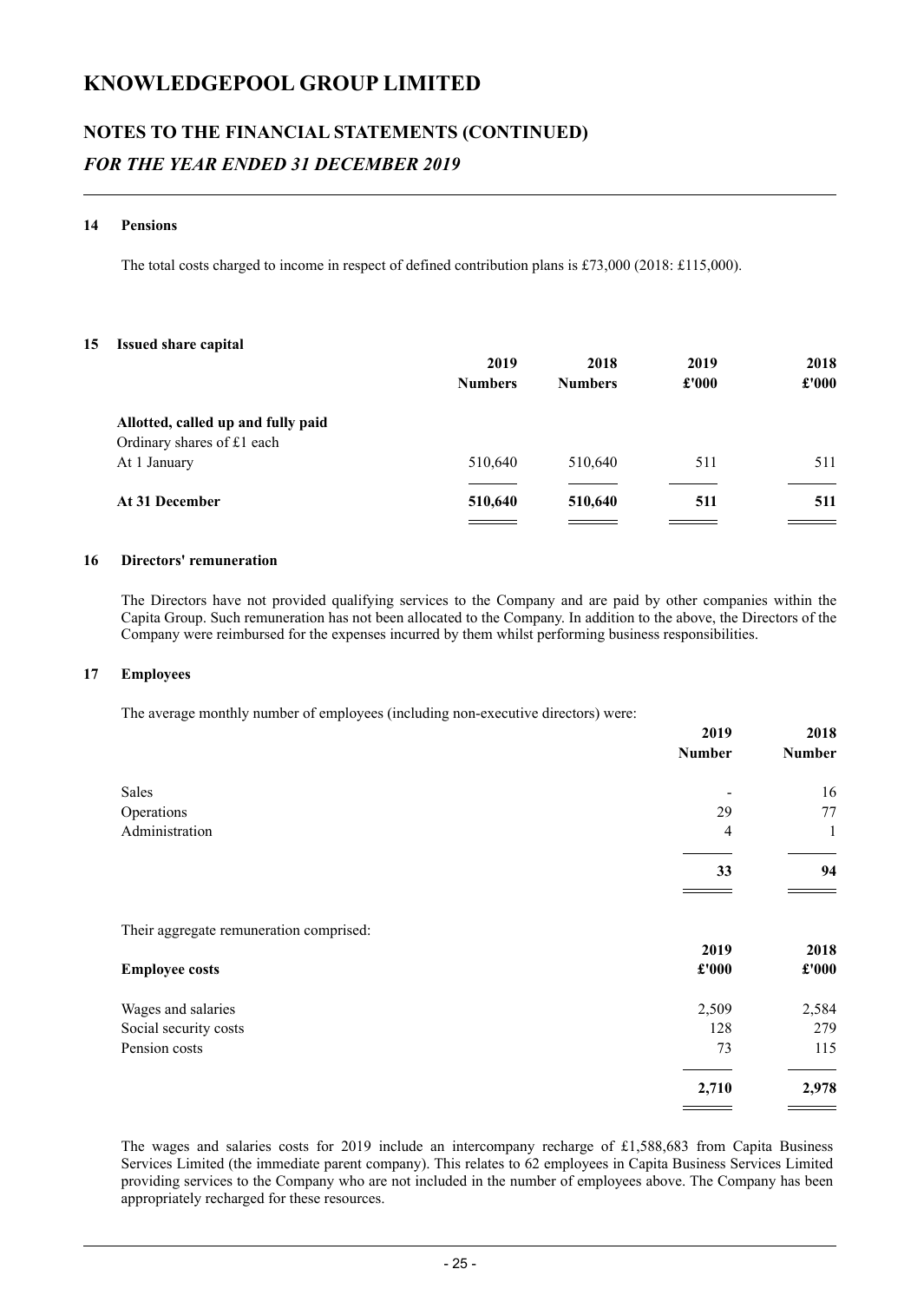# **NOTES TO THE FINANCIAL STATEMENTS (CONTINUED)** *FOR THE YEAR ENDED 31 DECEMBER 2019*

#### **18 Related party transactions**

The following table provides the total amount of transactions that have been entered into with related parties for the relevant financial year:

| <b>Nature of Transaction</b>       | <b>Name of Company</b>                  | Year | £'000            |
|------------------------------------|-----------------------------------------|------|------------------|
| <b>Purchase of Goods/ Services</b> |                                         |      |                  |
|                                    | Urban Vision Partnership Limited        | 2019 |                  |
|                                    |                                         | 2018 |                  |
|                                    | <b>Entrust Support Services Limited</b> | 2019 |                  |
|                                    |                                         | 2018 |                  |
|                                    | Axelos Limited                          | 2019 | 7                |
|                                    |                                         | 2018 | 13               |
|                                    | Fera Science Limited                    | 2019 | $\overline{c}$   |
|                                    |                                         | 2018 |                  |
|                                    | <b>Total</b>                            |      |                  |
|                                    |                                         | 2019 | 9                |
|                                    |                                         | 2018 | 13               |
| <b>Nature of Transaction</b>       | <b>Name of Company</b>                  | Year | £'000            |
| <b>Sales of Goods</b>              |                                         |      |                  |
|                                    | Capita Glamorgan Consultancy Limited    | 2019 | $\overline{4}$   |
|                                    |                                         | 2018 | 1                |
|                                    | Urban Vision Partnership Limited        | 2019 | 10               |
|                                    |                                         | 2018 | $\mathbf{1}$     |
|                                    | <b>Entrust Support Services Limited</b> | 2019 | $\boldsymbol{7}$ |
|                                    |                                         | 2018 | 1                |
|                                    | Fera Science Limited                    | 2019 | 19               |
|                                    |                                         | 2018 |                  |
|                                    | Axelos Limited                          | 2019 | 89               |
|                                    |                                         | 2018 | 114              |
|                                    | Fera Science Limited                    | 2019 |                  |
|                                    |                                         | 2018 | 19               |
|                                    | <b>Total</b>                            |      |                  |
|                                    |                                         | 2019 | 129              |
|                                    |                                         | 2018 | 136              |